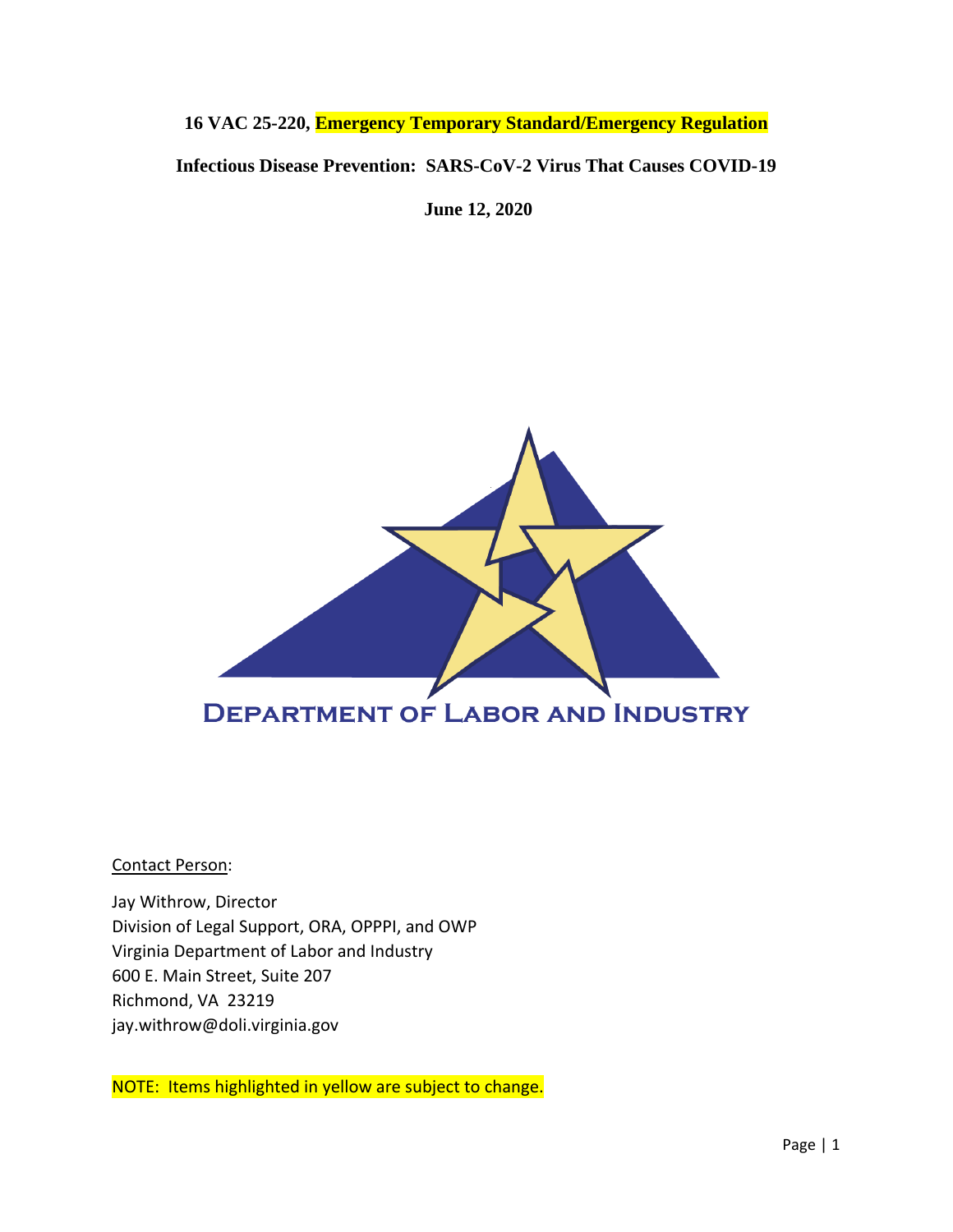## **RECOMMENDED ACTION**

Staff of the Department of Labor and Industry recommends that the Safety and Health Codes Board adopt 16 VAC 25-220, Emergency Temporary Standard/Emergency Regulation, Infectious Disease Prevention: SARS-CoV-2 Virus That Causes COVID-19 with an effective date of  $\qquad \qquad$ 

The Department also recommends that the Board state in any motion it may make regarding this emergency temporary standard/emergency regulation that it will receive, consider and respond to petitions by any interested person at any time with respect to reconsideration or revision of this or any other standard or regulation.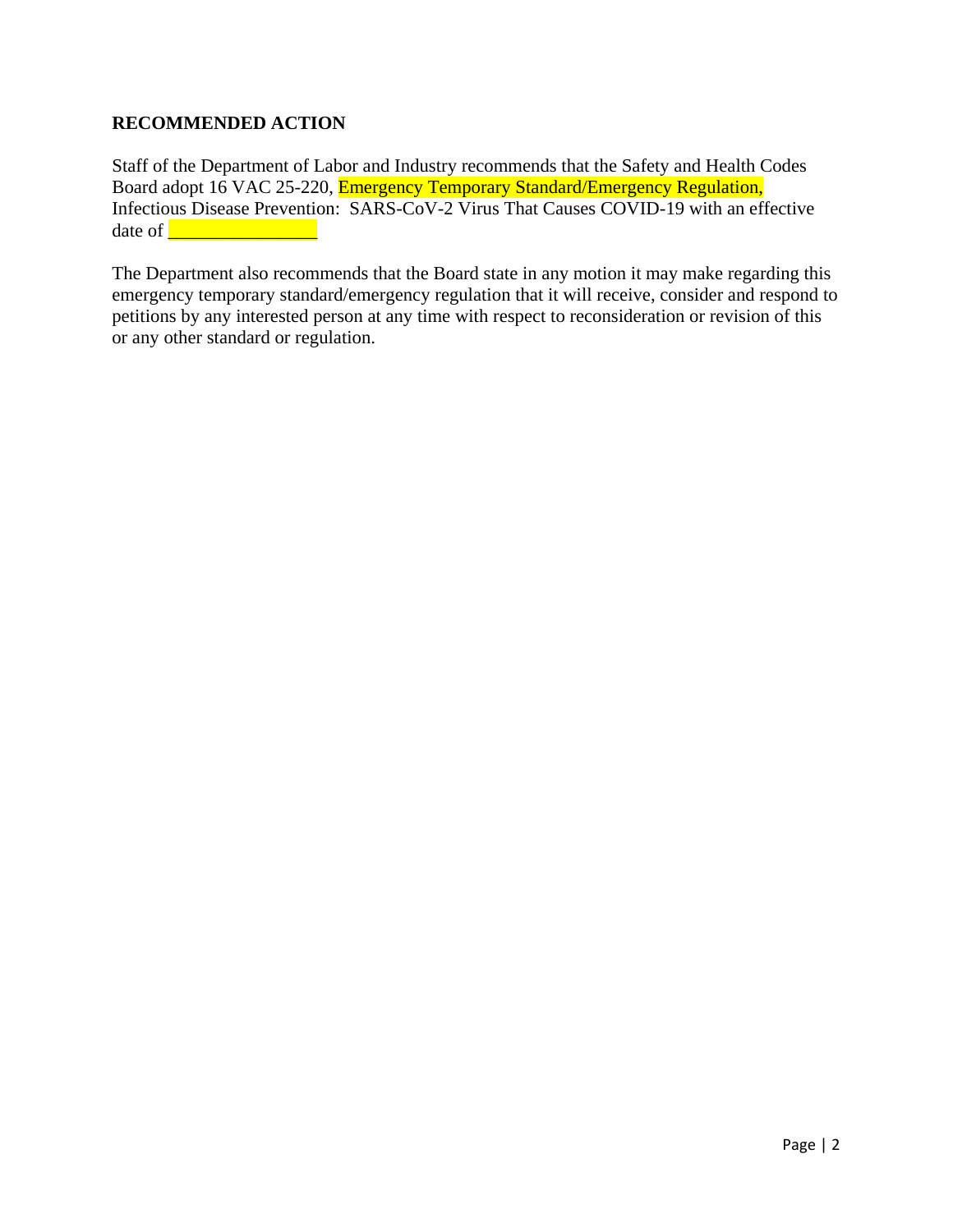**16 VAC 25-220, Emergency Temporary Standard/Emergency Regulation**

**Infectious Disease Prevention: SARS-CoV-2 Virus That Causes COVID-19**

As Adopted by the

Safety and Health Codes Board

Date: <u>\_\_\_\_\_\_\_\_\_\_\_\_\_\_\_\_\_\_\_</u>



VIRGINIA OCCUPATIONAL SAFETY AND HEALTH PROGRAM

VIRGINIA DEPARTMENT OF LABOR AND INDUSTRY

Effective Date: **Late Act of the Set of the Equator** 

16 VAC 25-220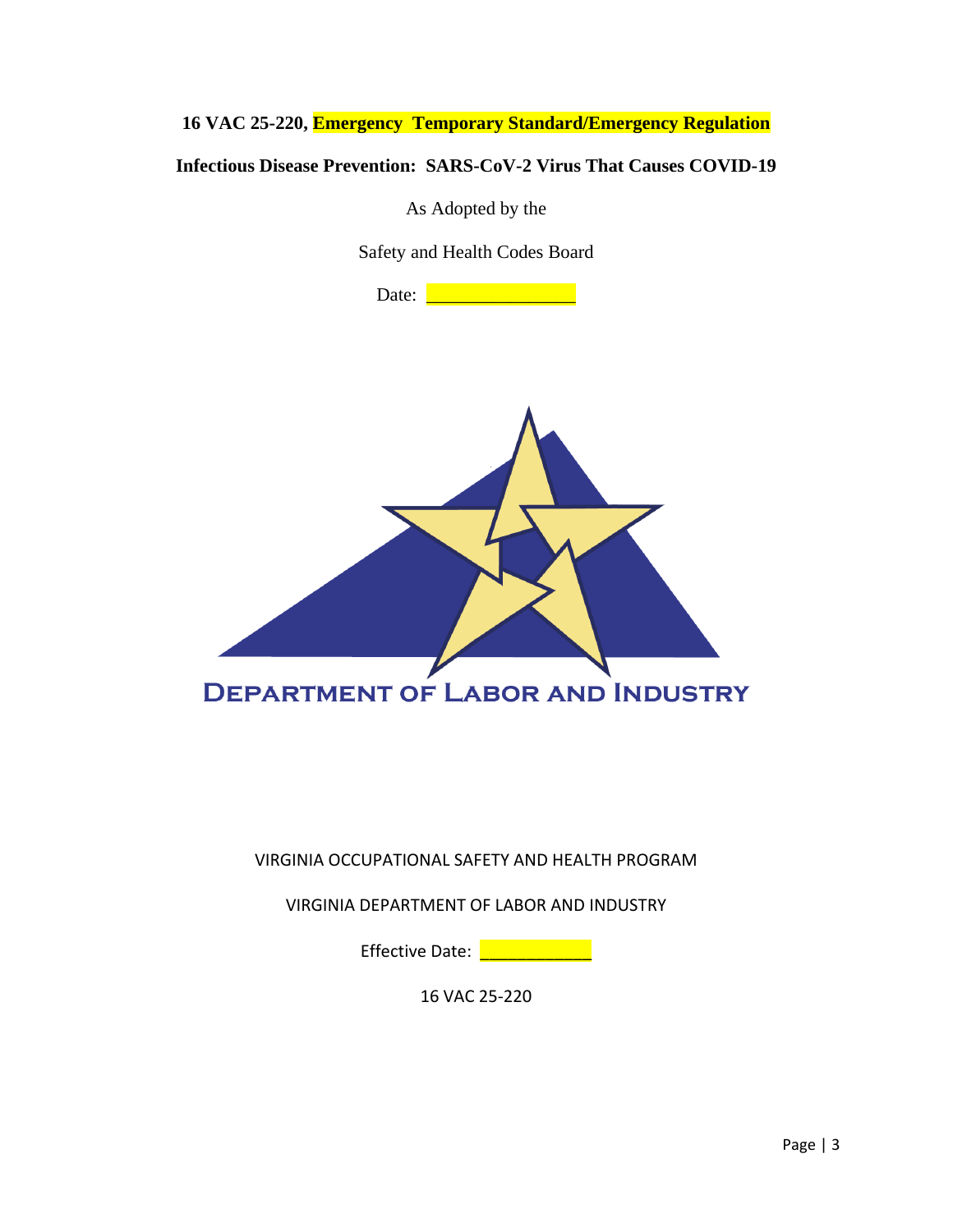#### **Emergency Temporary Standard/Emergency Regulation**

# **Infectious Disease Prevention: SARS-CoV-2 Virus That Causes COVID-19**

#### **16 VAC 25-220**

**§10 Purpose, scope, and applicability.**

A. This **emergency temporary standard/emergency regulation** is designed to establish requirements for employers to control, prevent, and mitigate the spread of COVID-19 to and among employees and employers.<sup>1</sup>

B. This standard/regulation adopted in accordance with Va. Code  $\frac{6}{9}$  40.1-22(6)(a) or §2.2-4011 shall apply to every employer, employee, and place of employment in the Commonwealth of Virginia within the jurisdiction of the VOSH program as described in §§ 16VAC25-60-20<sup>2</sup> and 16VAC25-60-30<sup>3</sup>.

C. This **standard/regulation** is designed to supplement and enhance existing VOSH laws, rules, regulations, and standards applicable directly or indirectly to SARS-CoV-2 virus or COVID-19 disease related hazards, such as but not limited to, those dealing with personal protective equipment, respiratory protective equipment, sanitation, access to employee exposure and medical records, occupational exposure to hazardous chemicals in laboratories, hazard communication, Va. Code §40.1-51.1.A<sup>4</sup>, etc. Should this

standard/regulation conflict with an existing VOSH rule, regulation, or standard, the more stringent requirement from an occupational safety and health hazard prevention standpoint shall apply.

D. Application of this **standard/regulation** to a place of employment will be based on the exposure risk level presented by SARS-CoV-2 virus-related and COVID-19 disease-related hazards present or job tasks undertaken by employees at the place of employment as defined in this **standard/regulation** (i.e., "very high", "high, "medium", and "lower").

<sup>&</sup>lt;sup>1</sup> SOURCE: Michigan Occupational Safety and Health (MIOSHA) draft Emergency Rule

<sup>2</sup> <https://leg1.state.va.us/cgi-bin/legp504.exe?000+reg+16VAC25-60-20>

<sup>3</sup> <https://leg1.state.va.us/cgi-bin/legp504.exe?000+reg+16VAC25-60-30>

<sup>4</sup> <https://law.lis.virginia.gov/vacode/40.1-51.1/>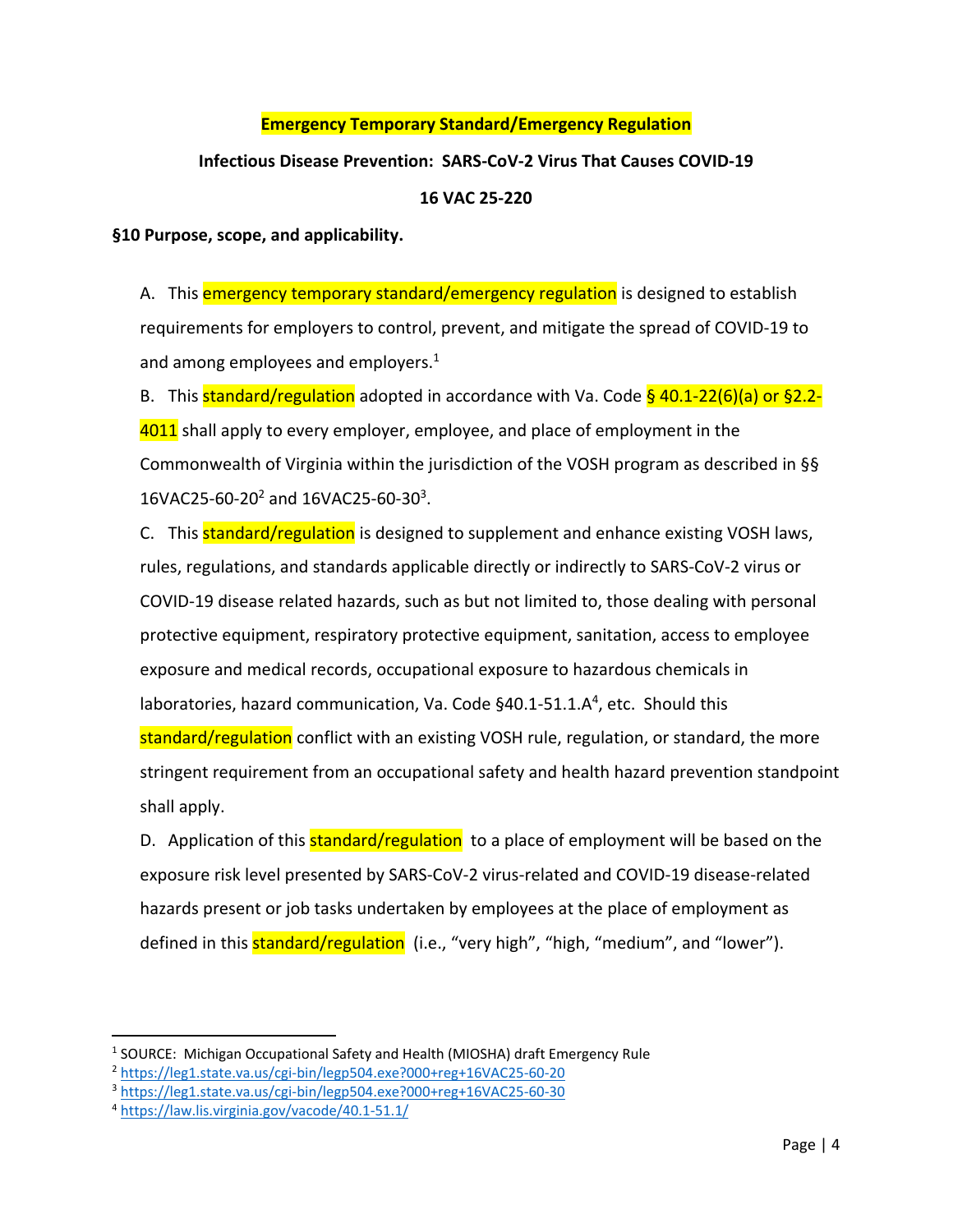1. It is recognized that various hazards or job tasks at the same place of employment can be designated as "very high", "high, "medium", or "lower" exposure risk for purposes of application of the requirements of this **standard/regulation**. It is further recognized that various required job tasks prohibit an employee from being able to observe physical distancing from other persons.

2. Factors that shall be considered in determining exposure risk level include, but are not limited to:

- a. The job tasks being undertaken; the known or suspected presence of the SARS-CoV-2 virus; the presence of a known or suspected COVID-19 person; the number of employees in relation to the size of the work area; the working distance between employees and other employees or persons; the duration and frequency of employee exposure through close contact (i.e., inside of six feet) with other employees or persons (e.g., including shift work exceeding 8 hours per day);
- b. The type of contact, including potential exposure to the SARS-CoV-2 virus through respiratory droplets in the air; contact with contaminated surfaces or objects, such as tools, workstations, or break room tables, and shared spaces such as shared workstations, break rooms, locker rooms, and entrances/exits to the facility; industries or places of employment where sharing transportation is a common practice, such as ride-share vans or shuttle vehicles, car-pools, and public transportation, etc.<sup>5</sup>

E. Reference to the term "employee" in this **standard/regulation** includes temporary employees and other joint employment relationships, as well as persons in supervisory or management positions with the employer.

F. This standard/regulation may not conflict with requirements and guidelines applicable to businesses set out in any applicable executive order or order of public health emergency.

<sup>5</sup> [https://www.cdc.gov/coronavirus/2019-ncov/community/organizations/meat-poultry-processing-workers](https://www.cdc.gov/coronavirus/2019-ncov/community/organizations/meat-poultry-processing-workers-employers.html)[employers.html](https://www.cdc.gov/coronavirus/2019-ncov/community/organizations/meat-poultry-processing-workers-employers.html)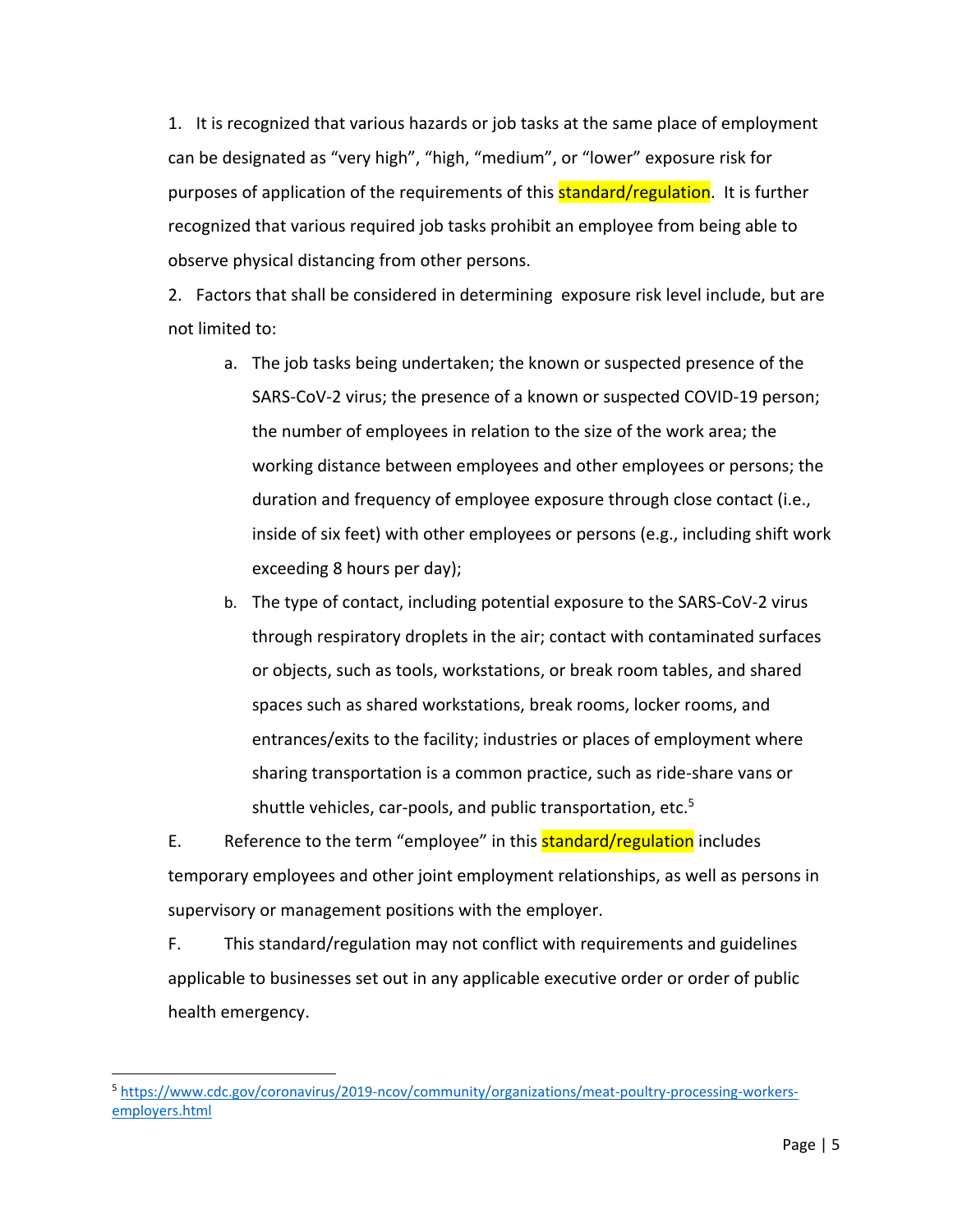G. To the extent that an employer complies with requirements contained in CDC publications to mitigate SARS-CoV-2 and COVID-19 related hazards or job tasks addressed by this standard/regulation, the employer's actions shall be considered in compliance with this standard/regulation.

#### **§20 Dates.**

## [Under §40.1-22(6)]

This emergency temporary standard shall take immediate effect upon publication in a newspaper of general circulation, published in the City of Richmond, Virginia. This emergency temporary standard shall expire within six months of its effective date or when superseded by a permanent standard, whichever occurs first, or when repealed by the Virginia Safety and Health Codes Board.

[Under §2.2-4011]

This emergency regulation shall become effective upon approval by the Governor and filing with the Registrar of Regulations pursuant to § 2.2-4012. This emergency regulation shall be limited to no more than 18 months in duration, except as otherwise provided in §2.2-4011.

#### **§30 Definitions.**

"Administrative Control" means any procedure which significantly limits daily exposure to SARS-CoV-2 virus and COVID-19 disease related workplace hazards and job tasks by control or manipulation of the work schedule or manner in which work is performed. The use of personal protective equipment is not considered a means of administrative control.<sup>6</sup>

"Airborne infection isolation room (AIIR)", formerly a negative pressure isolation room, means a single-occupancy patient-care room used to isolate persons with a suspected or confirmed airborne infectious disease. Environmental factors are controlled in AIIRs to minimize the transmission of infectious agents that are usually transmitted from person to person by droplet nuclei associated with coughing or aerosolization of contaminated fluids. AIIRs provide negative pressure in the room (so that air flows under the door gap into the

<sup>6</sup> VOSH FOM Chapter 5, page 71,

[https://townhall.virginia.gov/L/GetFile.cfm?File=C:\TownHall\docroot\GuidanceDocs\181\GDoc\\_DOLI\\_5354\\_v6.p](https://townhall.virginia.gov/L/GetFile.cfm?File=C:/TownHall/docroot/GuidanceDocs/181/GDoc_DOLI_5354_v6.pdf) [df](https://townhall.virginia.gov/L/GetFile.cfm?File=C:/TownHall/docroot/GuidanceDocs/181/GDoc_DOLI_5354_v6.pdf)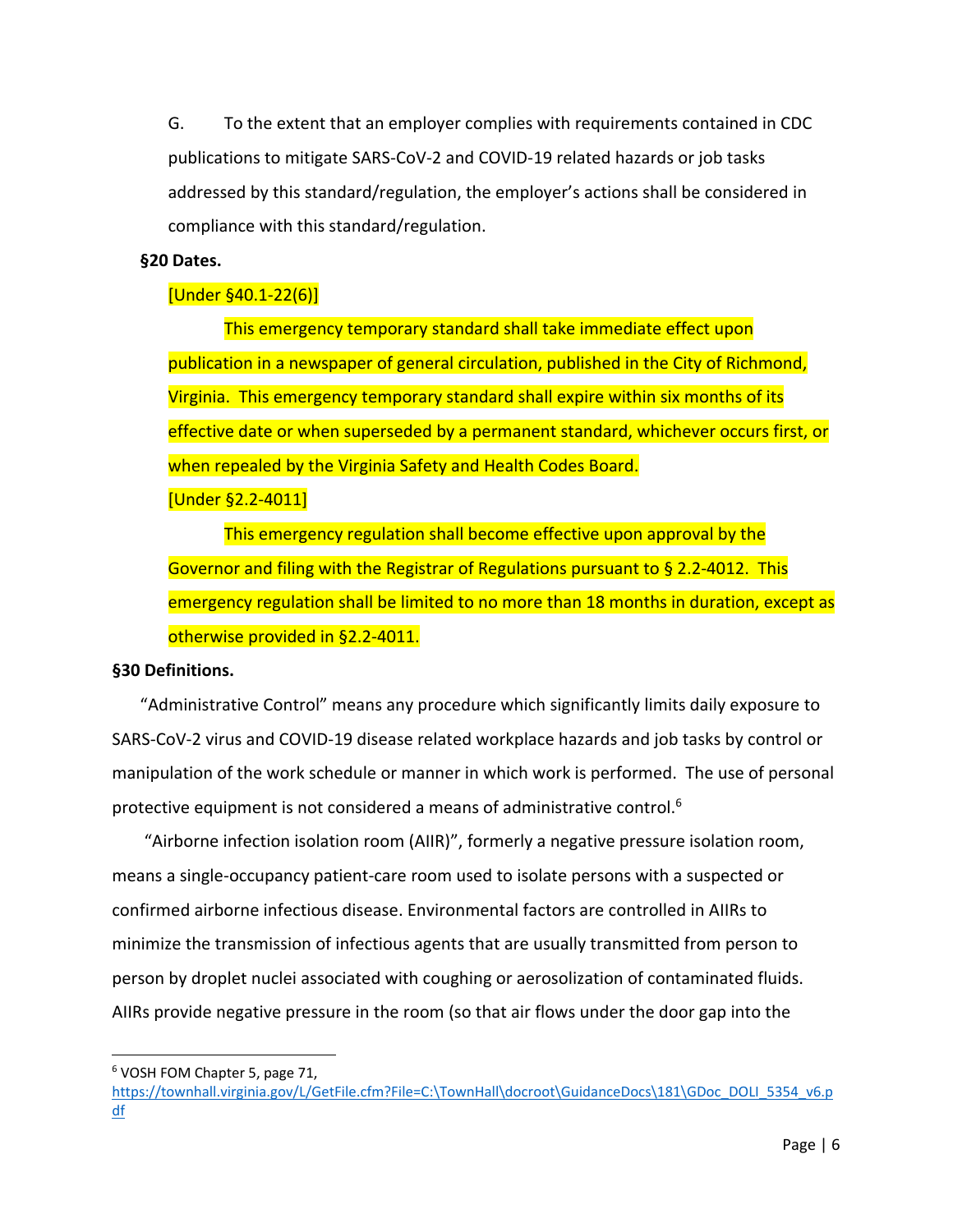room); *and* an air flow rate of 6-12 ACH (6 ACH for existing structures, 12 ACH for new construction or renovation); *and* direct exhaust of air from the room to the outside of the building or recirculation of air through a HEPA filter before returning to circulation.<sup>7</sup>

"Asymptomatic" means an employee that has tested positive for SARS-CoV-2 but who is not symptomatic.

"Building/facility owner"<sup>8</sup> means the legal entity, including a lessee, which exercises control over management and record keeping functions relating to a building and/or facility in which activities covered by this standard take place.

"CDC" means Centers for Disease Control.

"Cleaning" means the removal of dirt and impurities, including germs, from surfaces. Cleaning alone does not kill germs. But by removing the germs, it decreases their number and therefore any risk of spreading infection.<sup>9</sup>

"Community transmission", also called "community spread" means people have been infected with the virus in an area, including some who are not sure how or where they became infected.<sup>10</sup> The level of community transmission is classified by the CDC as:

1. "None to minimal" is where there is evidence of isolated cases or limited community transmission, case investigations are underway, and no evidence of exposure in large communal settings (e.g., healthcare facility, school, mass gathering);

2. "Moderate" is where there is widespread or sustained transmission with high likelihood or confirmed exposure within communal settings with potential for rapid increase in suspected cases; or

 $\overline{a}$ 

[https://www.google.com/search?safe=active&ei=TMXTXqC7Gt6vytMP-](https://www.google.com/search?safe=active&ei=TMXTXqC7Gt6vytMP-MG78AE&q=community+transmission+definition&oq=community+transmission+definition&gs_lcp=CgZwc3ktYWIQAzIECAAQQ1AAWABg5EBoAHAAeACAAYQBiAGEAZIBAzAuMZgBAKoBB2d3cy13aXo&sclient=psy-ab&ved=0ahUKEwigkabqrd7pAhXel3IEHfjgDh4Q4dUDCAw&uact=5)[MG78AE&q=community+transmission+definition&oq=community+transmission+definition&gs\\_lcp=CgZwc3ktYWI](https://www.google.com/search?safe=active&ei=TMXTXqC7Gt6vytMP-MG78AE&q=community+transmission+definition&oq=community+transmission+definition&gs_lcp=CgZwc3ktYWIQAzIECAAQQ1AAWABg5EBoAHAAeACAAYQBiAGEAZIBAzAuMZgBAKoBB2d3cy13aXo&sclient=psy-ab&ved=0ahUKEwigkabqrd7pAhXel3IEHfjgDh4Q4dUDCAw&uact=5) [QAzIECAAQQ1AAWABg5EBoAHAAeACAAYQBiAGEAZIBAzAuMZgBAKoBB2d3cy13aXo&sclient=psy](https://www.google.com/search?safe=active&ei=TMXTXqC7Gt6vytMP-MG78AE&q=community+transmission+definition&oq=community+transmission+definition&gs_lcp=CgZwc3ktYWIQAzIECAAQQ1AAWABg5EBoAHAAeACAAYQBiAGEAZIBAzAuMZgBAKoBB2d3cy13aXo&sclient=psy-ab&ved=0ahUKEwigkabqrd7pAhXel3IEHfjgDh4Q4dUDCAw&uact=5)[ab&ved=0ahUKEwigkabqrd7pAhXel3IEHfjgDh4Q4dUDCAw&uact=5](https://www.google.com/search?safe=active&ei=TMXTXqC7Gt6vytMP-MG78AE&q=community+transmission+definition&oq=community+transmission+definition&gs_lcp=CgZwc3ktYWIQAzIECAAQQ1AAWABg5EBoAHAAeACAAYQBiAGEAZIBAzAuMZgBAKoBB2d3cy13aXo&sclient=psy-ab&ved=0ahUKEwigkabqrd7pAhXel3IEHfjgDh4Q4dUDCAw&uact=5)

<sup>7</sup> <https://www.cdc.gov/infectioncontrol/guidelines/isolation/glossary.html>

<sup>8</sup> <https://www.osha.gov/laws-regs/regulations/standardnumber/1926/1926.1101>

<sup>9</sup> <https://www.cdc.gov/coronavirus/2019-ncov/community/organizations/cleaning-disinfection.html>

<sup>&</sup>lt;sup>10</sup> Answer to question "What is community spread?",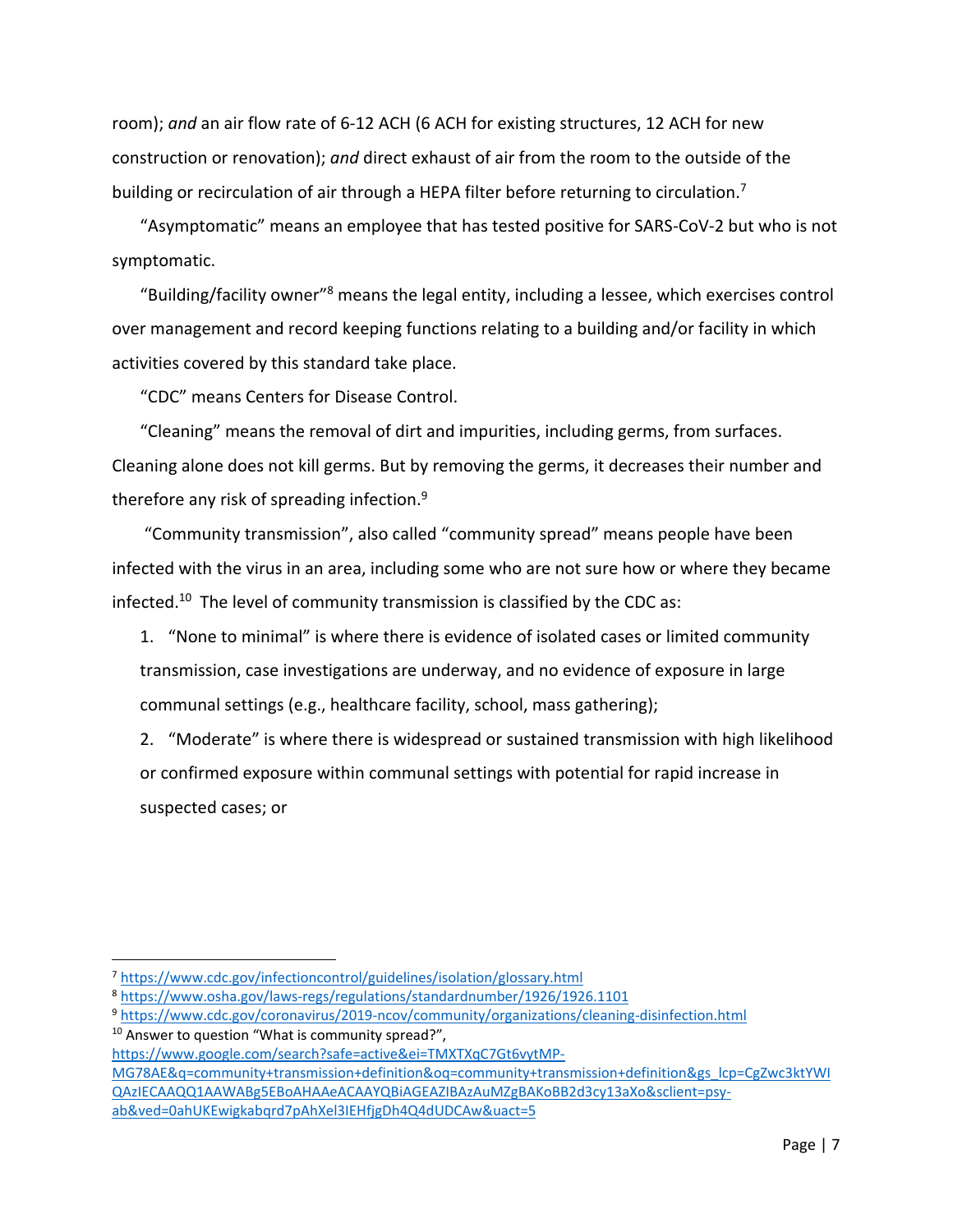3. "Substantial" is where there is large scale community transmission, healthcare staffing significantly impacted, multiple cases within communal settings like healthcare facilities, schools, mass gatherings, etc. $11$ 

"COVID-19" means Coronavirus Disease 2019, which is a respiratory disease caused by the SARS-CoV-2 virus.

"Disinfecting" means using chemicals approved for use against SARS-CoV-2 $^{12}$ , for example EPA-registered disinfectants, to kill germs on surfaces. This process does not necessarily clean dirty surfaces or remove germs. But killing germs remaining on a surface after cleaning further reduces any risk of spreading infection.<sup>13</sup>

"Duration and frequency of employee exposure" means how long ("duration") and how often ("frequency") an employee is potentially exposed to SARS-CoV-2 or COVID-19. Generally, the greater the frequency or length of exposure, the greater the probability is for potential infection to occur. Frequency of exposure is generally more significant for acute acting agents or situations, while duration of exposure is generally more significant for chronic acting agents or situations. An example of an acute SARS-CoV-2 or COVID-19 situation would be an unprotected customer, patient, or other person coughing or sneezing directly into the face of an employee. An example of a chronic situation would be a job task that requires an employee to interact either for an extended period of time inside six feet with a smaller static group of other employees or persons; or for an extended period of time inside six feet with a larger group of other employees or persons in succession but for periods of shorter duration.

"Economic feasibility" means the employer is financially able to undertake the measures necessary to<sup>14</sup> comply with one or more requirements in this **standard/regulation**. The cost of corrective measures to be taken will not usually be considered as a factor in determining whether a violation of this **standard/regulation** has occurred. If an employer's level of

<sup>11</sup> [https://www.cdc.gov/coronavirus/2019-ncov/downloads/community-mitigation-strategy.pdf,](https://www.cdc.gov/coronavirus/2019-ncov/downloads/community-mitigation-strategy.pdf) Table 3.

<sup>12</sup> <https://www.epa.gov/pesticide-registration/list-n-disinfectants-use-against-sars-cov-2>

<sup>13</sup> <https://www.cdc.gov/coronavirus/2019-ncov/community/organizations/cleaning-disinfection.html>

<sup>14</sup> Federal OSHA FOM, Chapter 3,<https://www.osha.gov/enforcement/directives/cpl-02-00-164/chapter-3>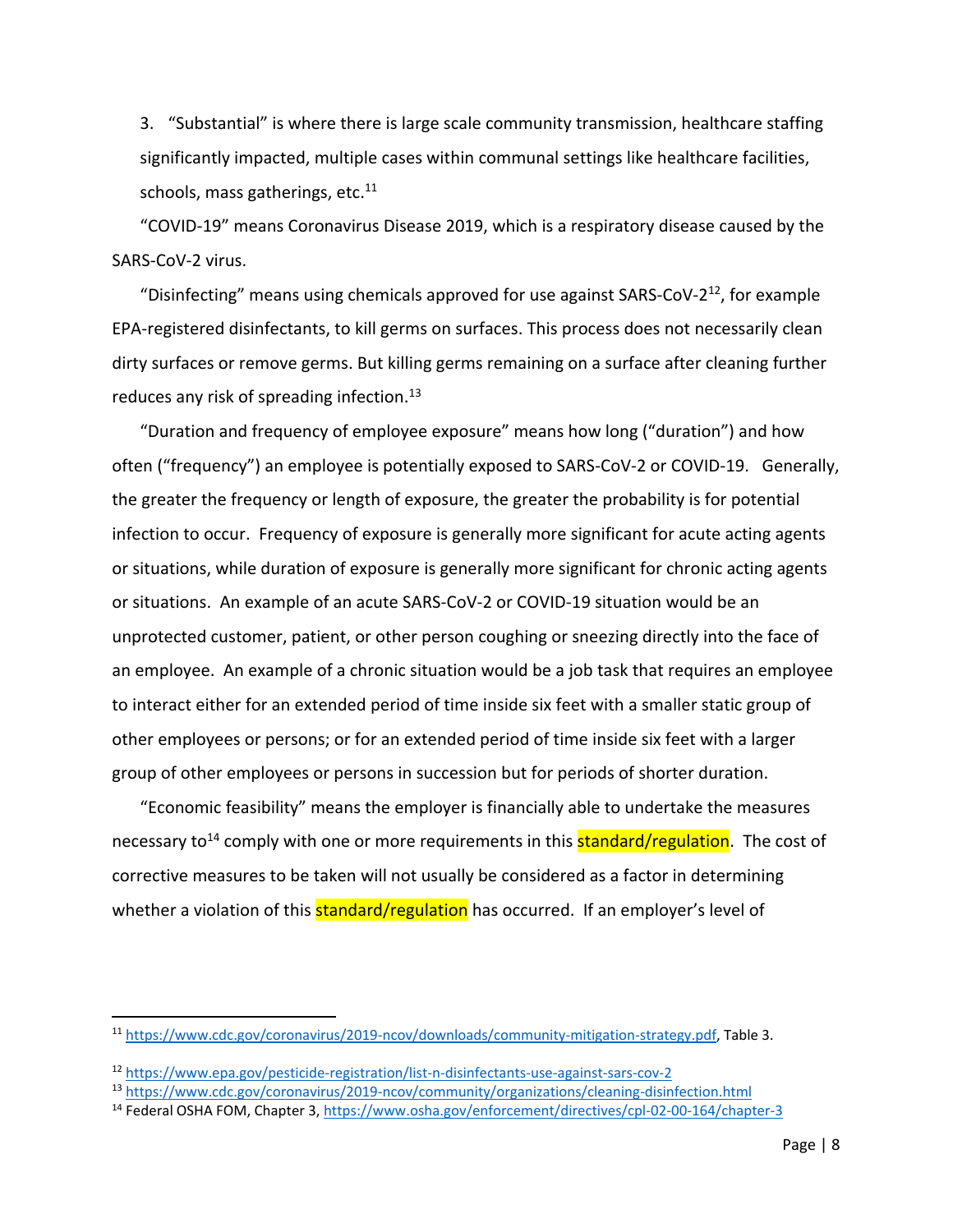compliance lags significantly behind that of its industry, an employer's claim of economic infeasibility will not be accepted.<sup>15</sup>

"Elimination" means a method of exposure control that removes the employee completely from exposure to SARS-CoV-2 virus and COVID-19 disease related workplace hazards and job tasks.

"Engineering control" means the use of substitution, isolation, ventilation, and equipment modification<sup>16</sup> to reduce exposure to SARS-CoV-2 virus and COVID-19 disease related workplace hazards and job tasks.

"Exposure risk level" means an assessment of the possibility that an employee could be exposed to the hazards associated with SARS-CoV-2 virus and the COVID-19 disease. Hazards and job tasks have been divided into four risk exposure levels: "very high", "high", "medium", and "lower":

"Very high"<sup>17</sup> exposure risk hazards or job tasks are those in places of employment with high potential for employee exposure to known or suspected sources of the SARS-CoV-2 virus and the COVID-19 disease including, but not limited to, during specific medical, postmortem, or laboratory procedures:

1. Aerosol-generating procedures (e.g., intubation, cough induction procedures, bronchoscopies, some dental procedures and exams, or invasive specimen collection) on a known or suspected COVID-19 patient or person;

2. Collecting or handling specimens from a known or suspected COVID-19 patient or person (e.g., manipulating cultures from known or suspected COVID-19 patients);

3. Performing an autopsy, which generally involves aerosol-generating procedures, on the body of a person known to have, or suspected of having, COVID-19 at the time of their death.

<sup>15</sup> VOSH FOM, Chapter 5, pages 72-73,

[https://townhall.virginia.gov/L/GetFile.cfm?File=C:\TownHall\docroot\GuidanceDocs\181\GDoc\\_DOLI\\_5354\\_v6.p](https://townhall.virginia.gov/L/GetFile.cfm?File=C:/TownHall/docroot/GuidanceDocs/181/GDoc_DOLI_5354_v6.pdf) [df](https://townhall.virginia.gov/L/GetFile.cfm?File=C:/TownHall/docroot/GuidanceDocs/181/GDoc_DOLI_5354_v6.pdf)

<sup>16</sup> VOSH FOM Chapter 5, page 71,

[https://townhall.virginia.gov/L/GetFile.cfm?File=C:\TownHall\docroot\GuidanceDocs\181\GDoc\\_DOLI\\_5354\\_v6.p](https://townhall.virginia.gov/L/GetFile.cfm?File=C:/TownHall/docroot/GuidanceDocs/181/GDoc_DOLI_5354_v6.pdf) [df](https://townhall.virginia.gov/L/GetFile.cfm?File=C:/TownHall/docroot/GuidanceDocs/181/GDoc_DOLI_5354_v6.pdf)

<sup>17</sup> <https://www.osha.gov/Publications/OSHA3990.pdf> at page 19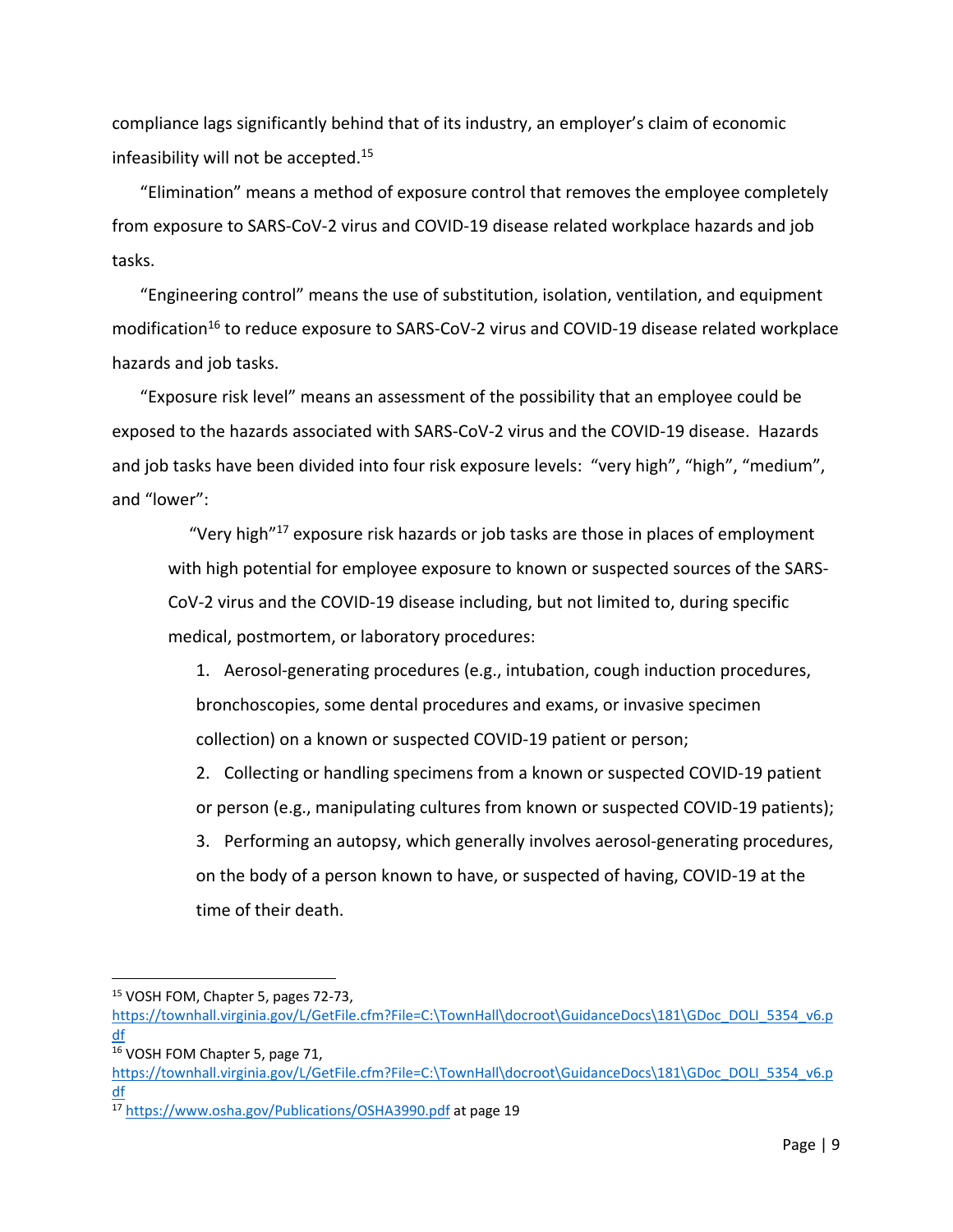"High"<sup>18</sup> exposure risk hazards or job tasks are those in places of employment with high potential for employee exposure inside six feet with known or suspected sources of SARS-CoV-2 that are not otherwise classified as "very high" exposure risk including, but not limited to:

1. Healthcare (physical and mental health) delivery and support services provided to a known or suspected COVID-19 patient in a hospital like setting, including field hospitals (e.g., doctors, nurses, and other hospital staff who must enter patient rooms or areas);

2. Healthcare (physical and mental) delivery, care, and support services, wellness services, non-medical support services, physical assistance, etc., provided to a known or suspected COVID-19 patient, resident, or other person involving skilled nursing services, outpatient medical services, clinical services, drug treatment programs, medical outreach services<sup>19</sup>, mental health services, home health care, nursing home care, assisted living care, memory care support and services, hospice care, rehabilitation services, primary and specialty medical care, dental care, COVID-19 testing services, contact tracer services, and chiropractic services;

3. First responder services provided by police, fire, paramedic, search and rescue, recovery, and emergency medical services provided to a known or suspected COVID-19 patient, resident, or other person;

4. Medical transport services (loading, transporting, unloading, etc.) provided to known or suspected COVID-19 patients (e.g., ground or air emergency transport, staff, operators, drivers, or pilots, etc.);

5. Mortuary services involved in preparing (e.g., for burial or cremation) the bodies of persons who are known to have, or suspected of having, COVID-19 at the time of their death.

"Medium"<sup>20</sup> exposure risk hazards or job tasks are those not otherwise classified as "very high" or "high" exposure risk in places of employment that require more than

<sup>18</sup> <https://www.osha.gov/Publications/OSHA3990.pdf> at page 19

<sup>&</sup>lt;sup>19</sup> List of health care coverage taken in part from<https://www.dir.ca.gov/title8/5199.html>

<sup>20</sup> <https://www.osha.gov/Publications/OSHA3990.pdf> at page 20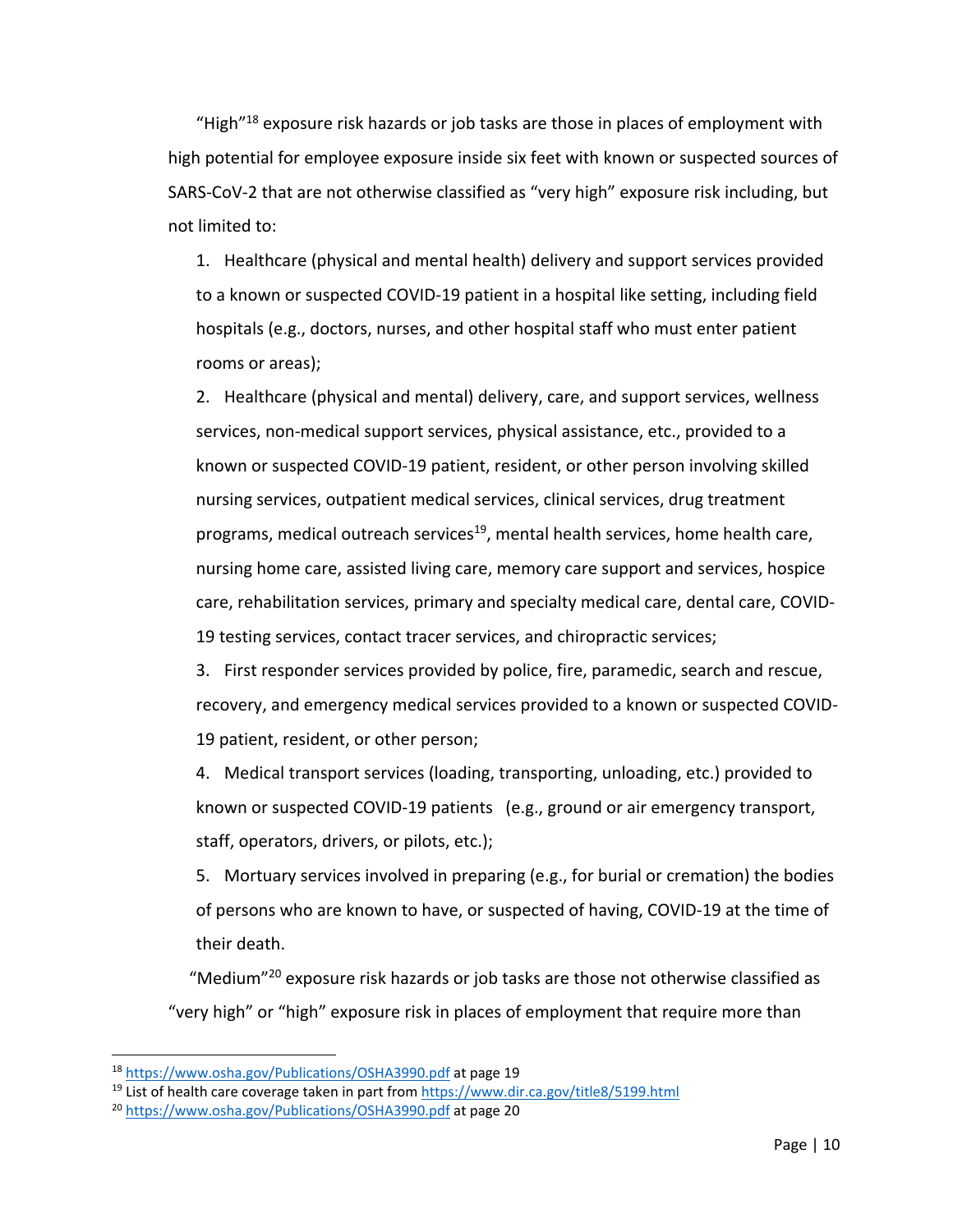minimal occupational contact inside six feet with other employees, other persons, or the general public who may be infected with SARS-CoV-2, but who are not known or suspected COVID-19. "Medium" exposure risk hazards or job tasks may include, but are not limited to operations and services in:

1. Poultry, meat, and seafood processing; agricultural and hand labor; commercial transportation of passengers by air, land, and water; on campus educational settings in schools, colleges, and universities; daycare and afterschool settings; restaurants and bars; grocery stores, convenience store, and food banks; drug stores and pharmacies; manufacturing settings, indoor and outdoor construction settings; correctional facilities, jails, detentions centers, and juvenile detention centers; retail stores; call centers; package processing settings; veterinary settings; personal care, personal grooming , salons, and spas; sports, entertainment, movie, theater, etc., venues ; homeless shelters; fitness, gym, and exercise facilities; airports, and train and bus stations; etc.; and

2. Situations not involving exposure to known or suspected sources of SARS-CoV-2: hospitals, other healthcare (physical and mental) delivery and support services in a non-hospital setting, wellness services, physical assistance, etc.; skilled nursing facilities, outpatient medical facilities, clinics, drug treatment programs, medical outreach services<sup>21</sup>, non-medical support services, mental health facilities, home health care, nursing homes, assisted living facilities, memory care facilities, hospice care, rehabilitation centers, doctors, dentists, chiropractors, first responders such as police, fire, paramedic and emergency medical services providers, medical transport; contact tracers, etc.

"Lower" exposure risk hazards or job tasks are those not otherwise classified as "very high", "high", or "medium" exposure risk that do not require contact inside six feet with persons known to be, or suspected of being, or who may be infected with SARS-CoV-2; nor contact inside six feet with other employees, other persons, or the general public except as otherwise provided in this definition.

<sup>&</sup>lt;sup>21</sup> List of health care coverage taken in part from<https://www.dir.ca.gov/title8/5199.html>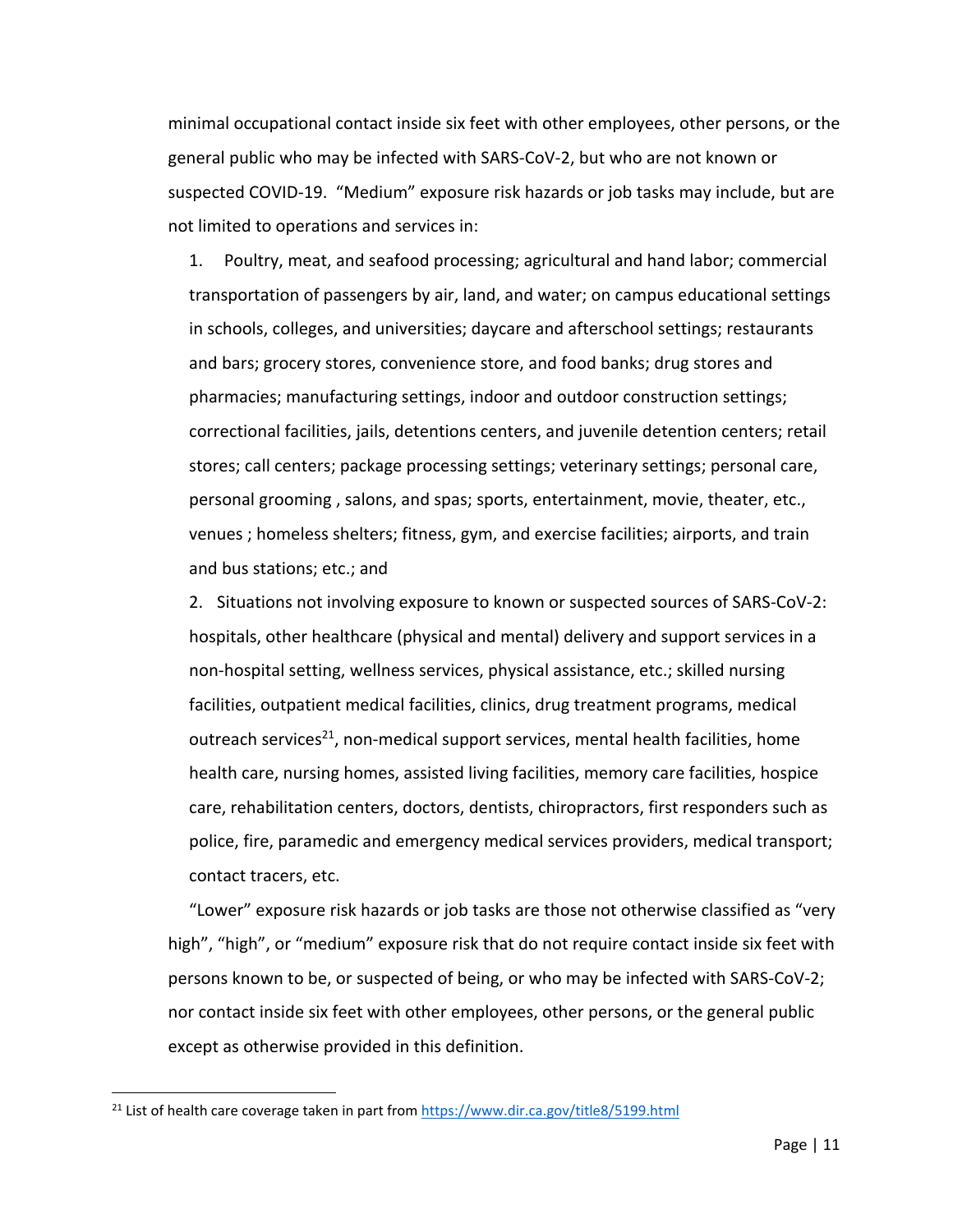Employees in this category have minimal occupational contact with other employees, other persons, or the general public;<sup>22</sup> or are able to achieve minimal occupational contact through the implementation of engineering, administrative and work practice controls, such as, but not limited to:

1. Installation of floor to ceiling physical barriers constructed of impermeable material and not subject to unintentional displacement (e.g., such as clear plastic walls at convenience stores behind which only one employee is working at any one time);

2. Telecommuting;

3. Staggered work shifts;

4. Delivering services remotely by phone, audio, video, mail, package delivery, curbside pickup or delivery, etc.;

5. Mandatory physical distancing of employees from other employees, other persons, and the general public.

Employee use of face coverings for close contact (inside six feet of) with coworkers, customers, or other persons is not an acceptable administrative or work practice control to achieve minimal occupational contact.

"Face covering" means an item normally made of cloth or various other materials with elastic bands or cloth ties to secure over the wearer's nose and mouth in an effort to potentially contain or reduce the spread of potentially infectious respiratory secretions at the source (i.e., the person's nose and mouth)<sup>23</sup>. A face covering is not intended to protect the wearer, but it may prevent the spread of virus from the wearer to others. A face covering is not a surgical/medical procedure mask. A face covering is not subject to testing and approval by a state or government agency, so it is not considered a form of personal protective equipment or respiratory protection equipment under VOSH laws, rules, regulations, and standards.

"Face shield" means a form of personal protective equipment made of transparent, impermeable materials intended to protect the entire face or portions of it from airborne particles.<sup>24</sup>

<sup>22</sup> <https://www.osha.gov/Publications/OSHA3990.pdf> at pages 18 to 20

<sup>23</sup> <https://www.osha.gov/Publications/OSHA3990.pdf> at page 9

<sup>24</sup> <https://www.osha.gov/SLTC/etools/eyeandface/ppe/impact.html#faceshields>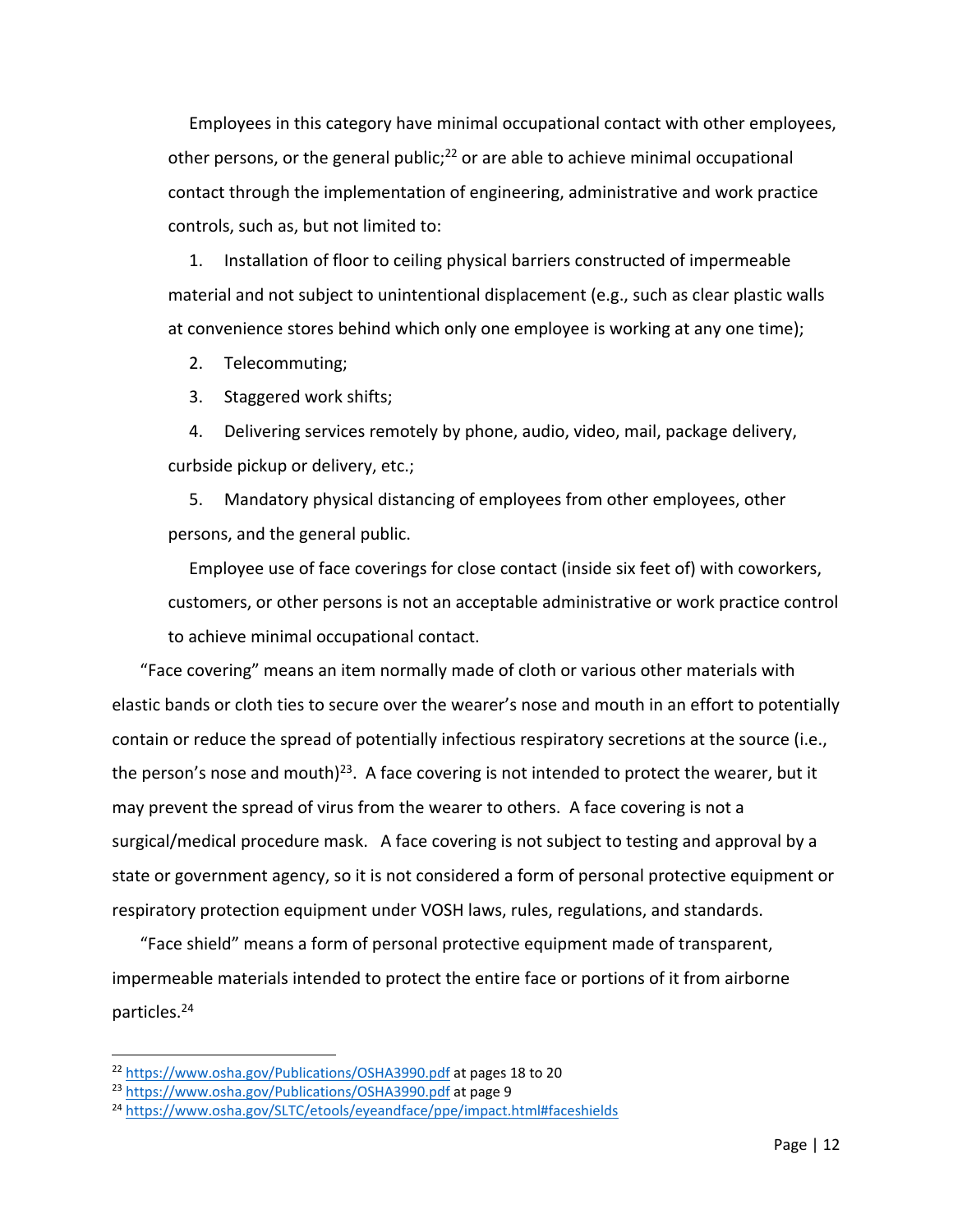"Feasible" means both "technical" and "economic" feasibility as defined in this standard/regulation.

"Filtering facepiece" means a negative pressure particulate respirator with a filter as an integral part of the facepiece or with the entire facepiece composed of the filtering medium.

"Hand sanitizer" means an alcohol-based hand rub containing at least 60% alcohol, unless otherwise provided for in this <mark>standard/regulation</mark>.<sup>25</sup>

"HIPAA" means Health Insurance Portability and Accountability Act.

"Known COVID-19" means a person, whether symptomatic or asymptomatic, who has tested positive for COVID-19 and the employer knew or with reasonable diligence should have known that the person has tested positive for COVID-19.

"May be infected with SARS-CoV-2" means any person not currently a known or suspected COVID-19 person, but potentially exposed to SARS-CoV-2 through:

- 1. Contact inside six feet with a known COVID-19 person within the last 14 days,
- 2. Contact inside six feet with a suspected COVID-19 person within the last 14 days,
- 3. Being a resident of a locality, city, town, or county with moderate or substantial SARS-CoV-2 ongoing community transmission, or

4. Having traveled through a locality, city, town, or county, state, or country with moderate or substantial SARS-CoV-2 ongoing community transmission within the last 14 days and had contact with a person inside six feet while doing so.

"Occupational exposure" means the state of being actually or potentially exposed to contact with SARS-CoV-2 virus or COVID-19 disease related hazards during job tasks.

"Personal protective equipment" means equipment worn to minimize exposure to hazards that cause serious workplace injuries and illnesses. These injuries and illnesses may result from contact with chemical, radiological, physical, electrical, mechanical, biological or other workplace hazards. Personal protective equipment may include items such as gloves, safety glasses, shoes, earplugs or muffs, hard hats, respirators, surgical/medical procedure masks, gowns, face shields, coveralls, vests, and full body suits.<sup>26</sup>

<sup>25</sup> <https://www.osha.gov/Publications/OSHA3990.pdf> at page 8

<sup>26</sup> <https://www.osha.gov/SLTC/personalprotectiveequipment/>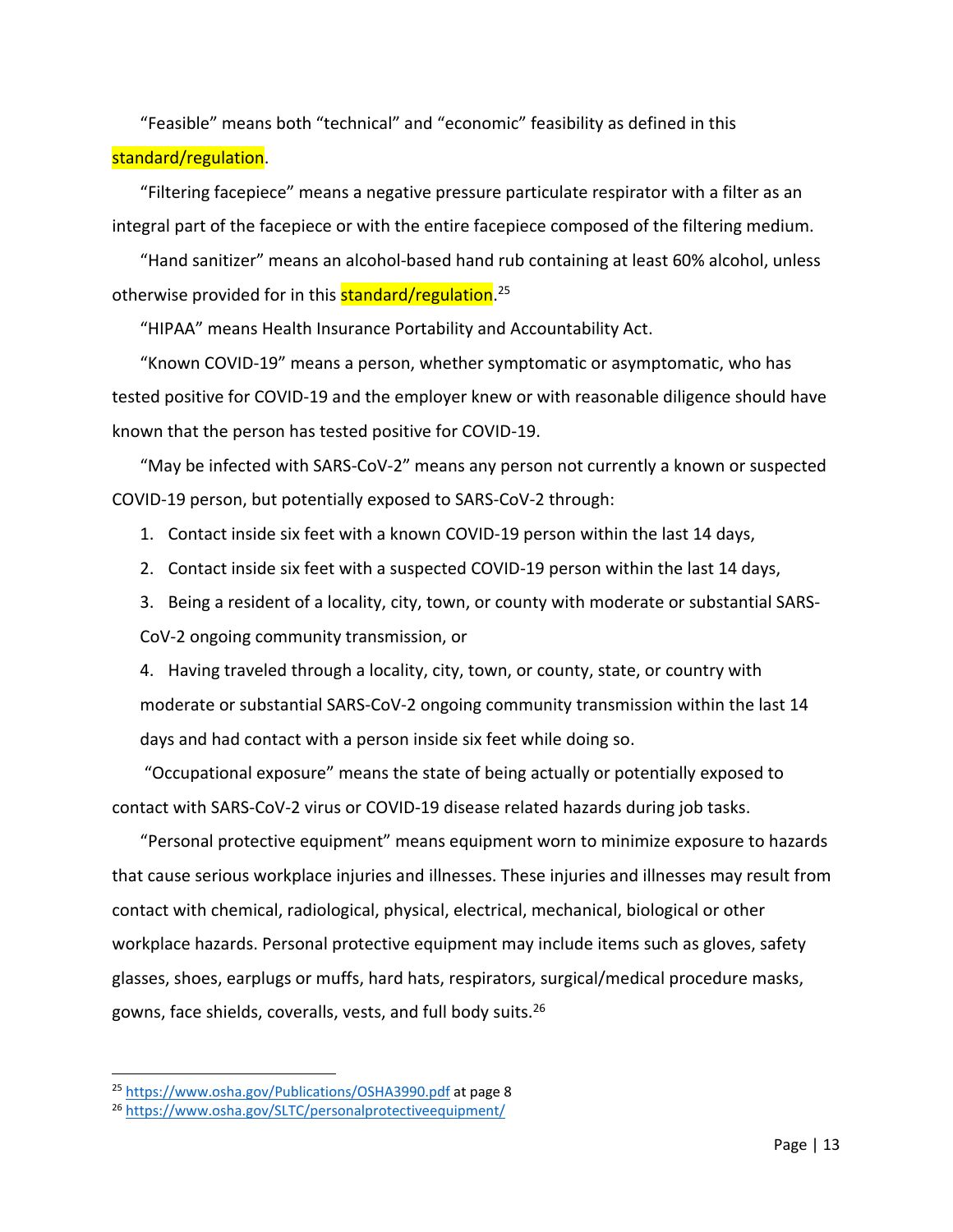"Physical distancing" also called "social distancing" means keeping space between yourself and other persons while conducting work-related activities inside and outside of the physical establishment by staying at least 6 feet from other persons.<sup>27</sup> Physical separation of an employee from other employees or persons by a permanent, solid floor to ceiling wall constitutes physical distancing from an employee or other person stationed on the other side of the wall.

"Respirator" means a protective device that covers the nose and mouth or the entire face or head to guard the wearer against hazardous atmospheres. Respirators are certified for use by the National Institute for Occupational Safety and Health (NIOSH). Respirators may be:

1. Tight-fitting, that is, half masks, which cover the mouth and nose, and full face pieces that cover the face from the hairline to below the chin; or

2. Loose-fitting, such as hoods or helmets that cover the head completely.

There are two major classes of respirators:

3. Air-purifying, which remove contaminants from the air; and

4. Atmosphere-supplying, which provide clean, breathable air from an uncontaminated source. As a general rule, atmosphere-supplying respirators are used for more hazardous exposures.<sup>28</sup>

"Respirator user" means an employee who in the scope of their current job may be assigned to tasks which may require the use of a respirator in accordance with this

# standard/regulation. 29

 $\overline{\phantom{a}}$ 

"SARS-CoV-2" means a betacoronavirus, like MERS-CoV and SARS-CoV.<sup>30</sup> Coronaviruses are named for the crown-like spikes on their surface.<sup>31</sup> The SARS-CoV-2 causes what has been designated as the Coronavirus Disease 2019 (COVID-19).

"Surgical/Medical procedure mask" means a mask to be worn over the wearer's nose and mouth that is fluid resistant and provides the wearer protection against large droplets, splashes, or sprays of bodily or other hazardous fluids, and prevents the wearer from exposing

<sup>27</sup> <https://www.cdc.gov/coronavirus/2019-ncov/prevent-getting-sick/social-distancing.html>

<sup>28</sup> <https://www.osha.gov/Publications/OSHA3079/osha3079.html>

<sup>29</sup> <https://www.dir.ca.gov/title8/5199.html>

<sup>30</sup> <https://www.cdc.gov/coronavirus/2019-ncov/cases-updates/summary.html>

<sup>31</sup> <https://www.cdc.gov/coronavirus/types.html>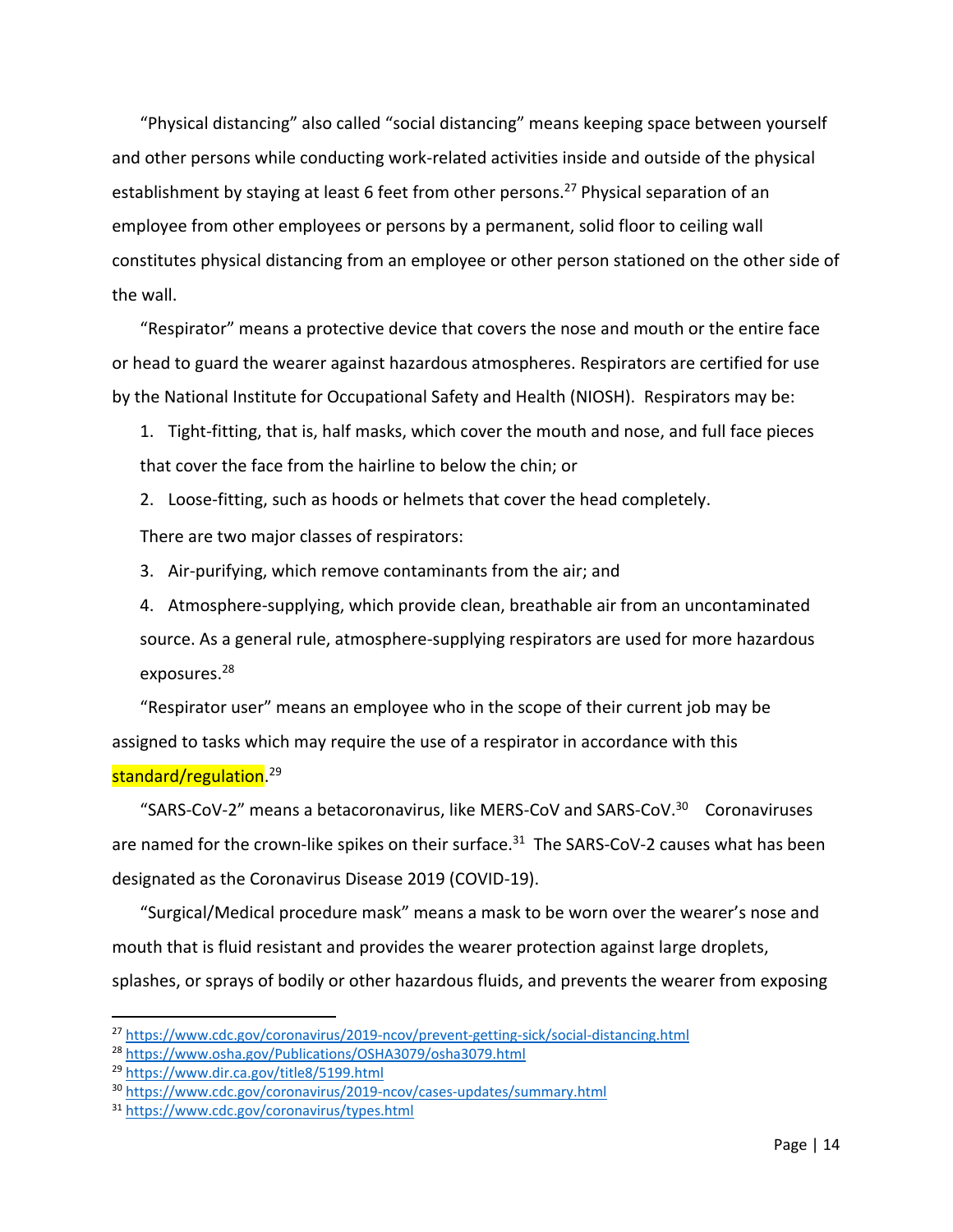others in the same fashion. It protects the others from the wearer's respiratory emissions. It has a loose fitting face seal. It does not provide the wearer with a reliable level of protection from inhaling smaller airborne particles. It is considered a form of personal protective equipment but is not considered respiratory protection equipment under VOSH laws, rules, regulations, and standards. Testing and approval is cleared by the U.S. Food and Drug Administration (FDA).<sup>32</sup>

"Suspected COVID-19" means a person that is COVID-19 symptomatic.

"Symptomatic" means the employee is experiencing symptoms similar to those attributed to COVID-19 including fever or chills, cough, shortness of breath or difficulty breathing, fatigue, muscle or body aches, headache, new loss of taste or smell, sore throat, congestion or runny nose, nausea or vomiting, or diarrhea. Symptoms may appear in 2 to 14 days after exposure to the virus.<sup>33</sup>

"Technical feasibility" means the existence of technical know-how as to materials and methods available or adaptable to specific circumstances which can be applied to one or more requirements in this **standard/regulation** with a reasonable possibility that employee exposure to SARS-CoV-2 and COVID-19 hazards will be reduced.<sup>34</sup> If an employer's level of compliance lags significantly behind that of their industry, allegations of technical infeasibility will not be accepted.<sup>35</sup>

"VOSH" means Virginia Occupational Safety and Health.

"Work practice control" means a type of administrative control by which the employer modifies the manner in which the employee performs assigned work. Such modification may result in a reduction of exposure to SARS-CoV-2 virus and COVID-19 disease related workplace

<sup>32</sup> <https://www.cdc.gov/niosh/npptl/pdfs/UnderstandDifferenceInfographic-508.pdf>

<sup>33</sup> <https://www.cdc.gov/coronavirus/2019-ncov/symptoms-testing/symptoms.html> <sup>34</sup> VOSH FOM, Chapter 5, pages 71-72,

[https://townhall.virginia.gov/L/GetFile.cfm?File=C:\TownHall\docroot\GuidanceDocs\181\GDoc\\_DOLI\\_5354\\_v6.p](https://townhall.virginia.gov/L/GetFile.cfm?File=C:/TownHall/docroot/GuidanceDocs/181/GDoc_DOLI_5354_v6.pdf) <u>[df](https://townhall.virginia.gov/L/GetFile.cfm?File=C:/TownHall/docroot/GuidanceDocs/181/GDoc_DOLI_5354_v6.pdf)</u>

<sup>35</sup> VOSH FOM Chapter 5, pages 71-73,

[https://townhall.virginia.gov/L/GetFile.cfm?File=C:\TownHall\docroot\GuidanceDocs\181\GDoc\\_DOLI\\_5354\\_v6.p](https://townhall.virginia.gov/L/GetFile.cfm?File=C:/TownHall/docroot/GuidanceDocs/181/GDoc_DOLI_5354_v6.pdf) [df](https://townhall.virginia.gov/L/GetFile.cfm?File=C:/TownHall/docroot/GuidanceDocs/181/GDoc_DOLI_5354_v6.pdf)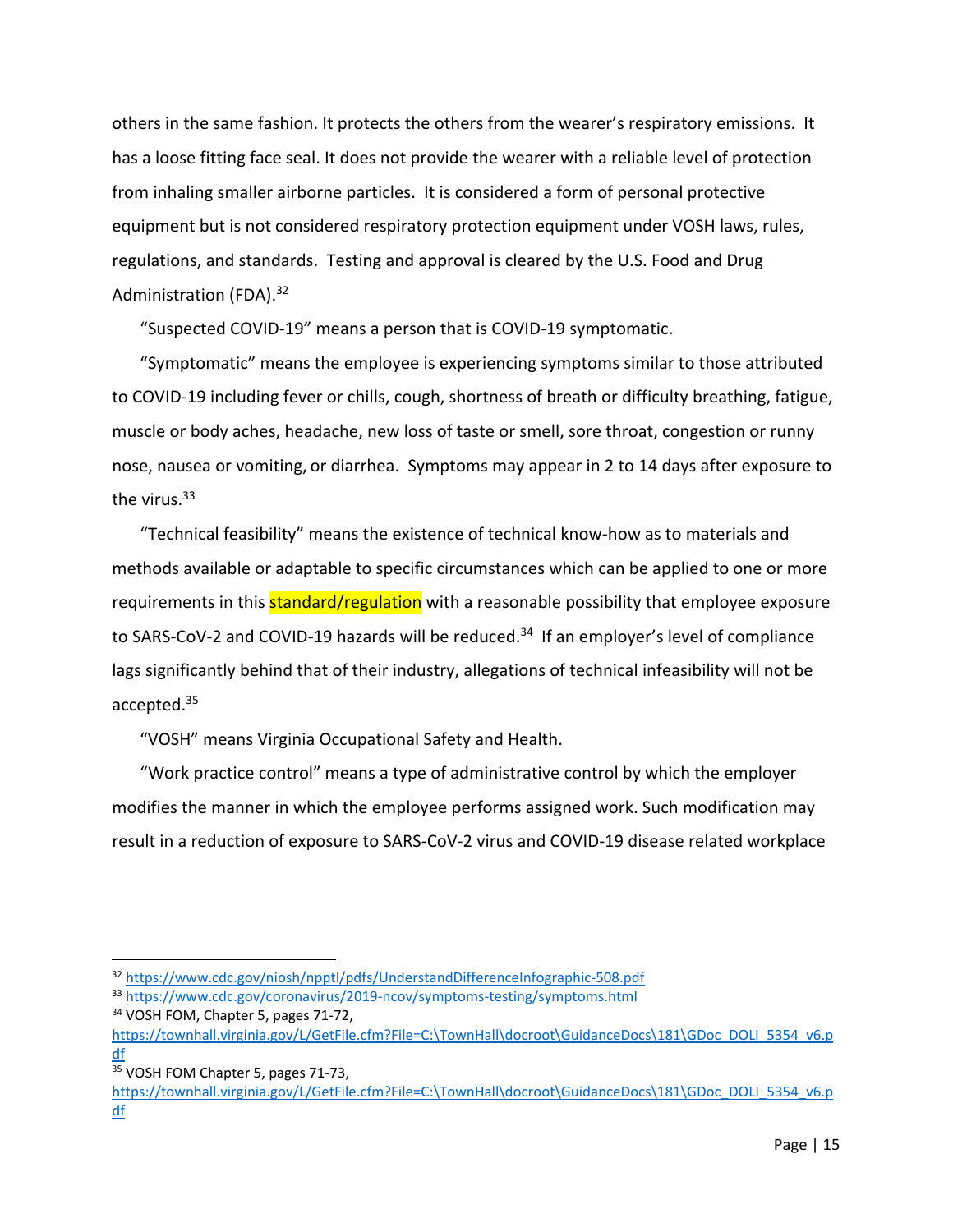hazards and job tasks through such methods as changing work habits, improving sanitation and hygiene practices, or making other changes in the way the employee performs the job.<sup>36</sup>

# **§40 Mandatory requirements for all employers. 37**

Employers in all exposure risk levels shall ensure compliance with the following requirements to protect employees from workplace exposure to the SARS-CoV-2 virus that causes the COVID-19 disease:

A. Exposure assessment and determination, notification requirements, and employee access to exposure and medical records.

1. Employers shall assess their workplace for hazards and job tasks that can potentially expose employees to SARS-CoV-2 or COVID-19. Employers shall classify each employee according to the hazards they are potentially exposed to and the job tasks they undertake and ensure compliance with the applicable sections of this standard/regulation for "very high," "high," "medium," or "lower" risk levels of exposure.

2. Employers shall inform employees of the methods of and encourage employees to self-monitor for signs and symptoms of COVID-19 if they suspect possible exposure or are experiencing signs of an oncoming illness.<sup>38</sup>

3. Employers shall develop and implement policies and procedures for employees to report when they have tested positive for anti-SARS-CoV-2 antibodies through serologic testing:

a. Serologic test results shall not be used to make decisions about returning employees to work who were previously classified as known or suspected COVID-19.

b. Serologic test results shall not be used to make decisions concerning employees that were previously classified as known or suspected COVID-19 about grouping, residing in or being admitted to congregate settings, such as schools, dormitories, etc.

<sup>36</sup> VOSH FOM Chapter 5, page 71,

[https://townhall.virginia.gov/L/GetFile.cfm?File=C:\TownHall\docroot\GuidanceDocs\181\GDoc\\_DOLI\\_5354\\_v6.p](https://townhall.virginia.gov/L/GetFile.cfm?File=C:/TownHall/docroot/GuidanceDocs/181/GDoc_DOLI_5354_v6.pdf) [df](https://townhall.virginia.gov/L/GetFile.cfm?File=C:/TownHall/docroot/GuidanceDocs/181/GDoc_DOLI_5354_v6.pdf)

<sup>37</sup> Partial source for this section:<https://labor.vermont.gov/vosha>

<sup>38</sup> <https://www.osha.gov/Publications/OSHA3990.pdf> at page 9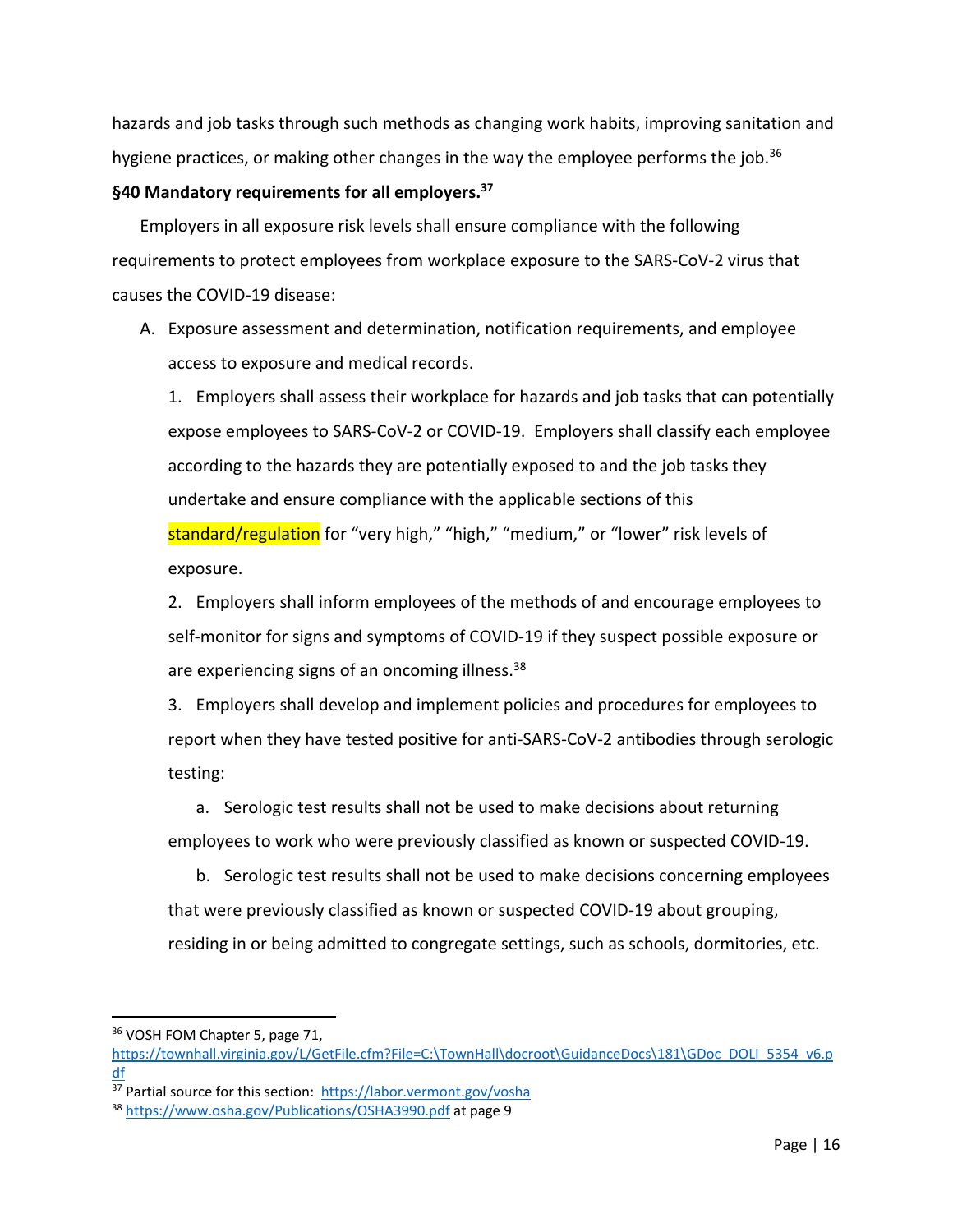c. Employees who test positive by serologic testing and were not otherwise previously classified as known or suspected COVID-19 may go to work provided they are not COVID-19 symptomatic and follow general recommendations to prevent infection with SARS-CoV-2 while at work (i.e., self-monitor for COVID-19 symptoms; wash hands often; cover coughs and sneezes; avoid touching eyes, nose, and mouth; avoid close contact with other persons inside six feet; clean and disinfect frequently touched surfaces daily).

d. There shall be no change in use of PPE by employees who test positive for SARS-CoV-2 antibodies.

4. Employers shall develop and implement policies and procedures for employees to report when they are experiencing symptoms consistent with COVID-19.<sup>39</sup> Such employees shall be designated by the employer as "suspected COVID-19".

5. Employers shall not permit known COVID-19 or suspected COVID-19 employees or other persons to report to or be allowed to remain at work or on a job site until cleared for return to work or the job site (see  $\S$ 40.B). Nothing in this standard/regulation shall prohibit an employer from permitting a known or suspected COVID-19 employee from engaging in teleworking or other form of work isolation that would not result in potentially exposing other employees to SARS-CoV-2 or COVID-19.

5. To the extent feasible and permitted by law, including but not limited to the Families First Coronavirus Response Act<sup>40</sup>, employers shall ensure that sick leave policies are flexible and consistent with public health guidance and that employees are aware of these policies.<sup>41</sup>

6. Employers shall discuss with subcontractors, and companies that provide contract or temporary employees about the importance of suspected COVID-19 and known COVID-19 subcontractor, contract, or temporary employees staying home and encourage them to develop non-punitive sick leave policies. Known COVID-19 and suspected COVID-19

<sup>39</sup> <https://www.osha.gov/Publications/OSHA3990.pdf> at page 9

<sup>40</sup> <https://www.dol.gov/agencies/whd/pandemic/ffcra-employer-paid-leave>

<sup>41</sup> <https://www.osha.gov/Publications/OSHA3990.pdf> at page 11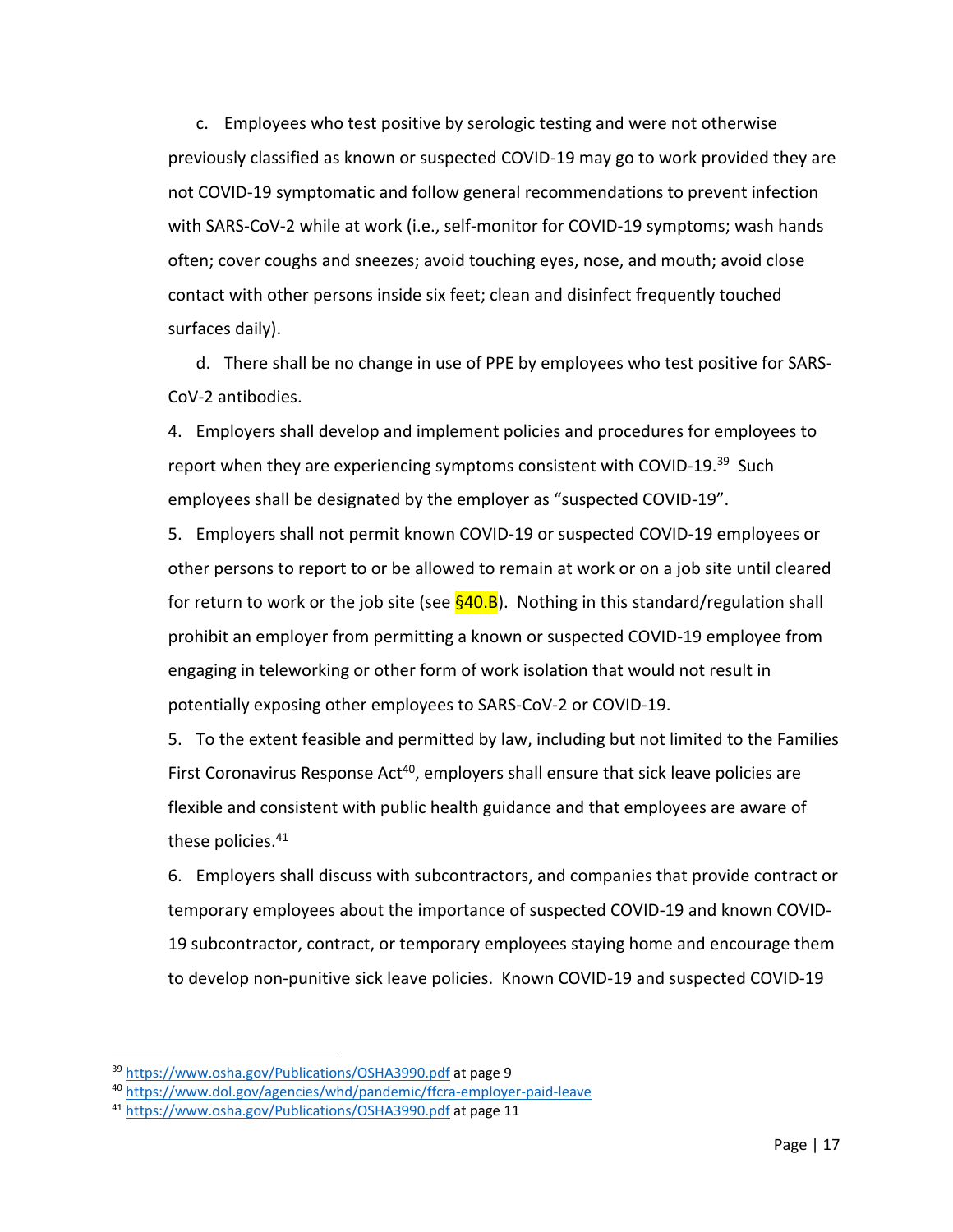subcontractor, contract, or temporary employees shall not report to or be allowed to remain at work or on a job site until cleared for return to work.

7. If an employer is notified of a COVID-19 positive test for one of its own employees, a subcontractor employee, contract, temporary employee, or other person who was present at the place of employment within the previous 14 days from the date of positive test, the employer shall notify:

a. Its own employees within 24 hours of discovery of their possible exposure while keeping confidential the identity of the known COVID-19 person in accordance with the requirements of the Americans with Disabilities Act (ADA) and other applicable Virginia laws and regulations;

b. In the same manner as §40.A.7.a other employers whose employees were present at the work site during the same time period; and

c. In the same manner as §40.A.7.a the building/facility owner.

8. Each employer shall ensure employee access to SARS-CoV-2 and COVID-19 related exposure and medical records in accordance with the standard applicable to its industry.<sup>42 43 44</sup> Employers in the agriculture, public sector marine terminal, and public sector longshoring industries shall ensure employee access to SARS-CoV-2 and COVID-19 related exposure and medical records in accordance with §1910.1020, Access to Employee Exposure and Medical Records.

B. Return to Work.

 $\overline{\phantom{a}}$ 

1. The employer shall develop and implement policies and procedures for known COVID-19 or suspected COVID-19 employees to return to work using either a symptombased or test-based strategy depending on local healthcare and testing circumstances. While an employer may rely on other reasonable options, a policy that involves consultation with appropriate healthcare professionals concerning when an employee

<sup>42</sup> General Industry[, https://www.osha.gov/laws-regs/regulations/standardnumber/1910/1910.1020](https://www.osha.gov/laws-regs/regulations/standardnumber/1910/1910.1020)

<sup>43</sup> Construction,<https://www.osha.gov/laws-regs/regulations/standardnumber/1926/1926.33>

<sup>44</sup> Shipyard Employment,<https://www.osha.gov/laws-regs/regulations/standardnumber/1915/1915.1020>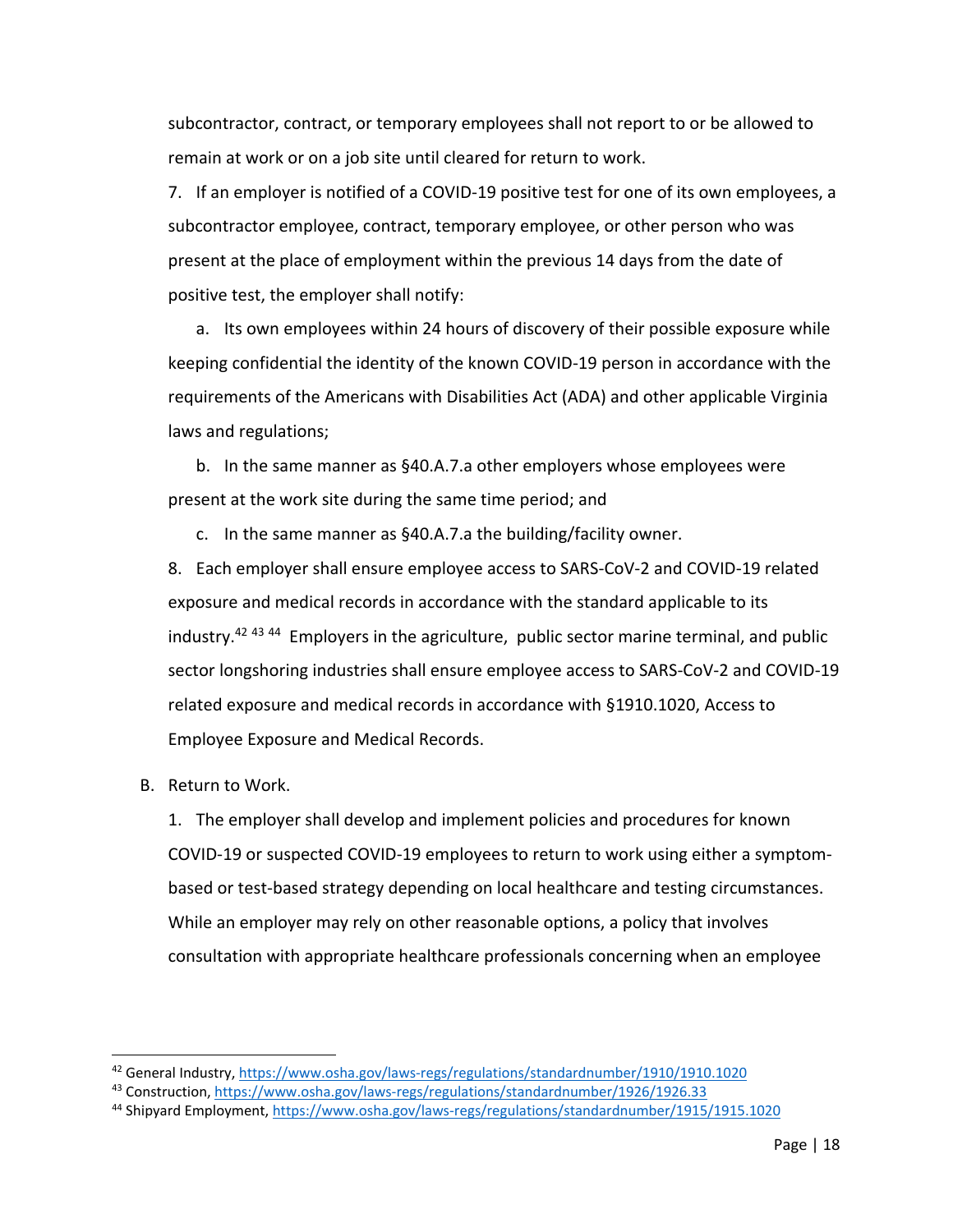has satisfied the symptoms based strategy requirements in §40.B.1.a will constitute compliance with the requirements of §40.B.<sup>45</sup>

a. For suspected or known COVID-19 employees the symptom-based strategy excludes an employee from returning to work until at least 3 days (72 hours) have passed since recovery defined as resolution of fever without the use of feverreducing medications and improvement in respiratory symptoms (e.g., cough, shortness of breath); and, at least 10 days have passed since symptoms first appeared.

b. The test-based strategy excludes an employee from returning to work until resolution of fever without the use of fever-reducing medications, and improvement in respiratory symptoms (e.g., cough, shortness of breath), and negative results of an FDA Emergency Use Authorized COVID-19 molecular assay for detection of SARS-CoV-2 RNA from at least two consecutive respiratory specimens collected ≥24 hours apart (total of two negative specimens).

i. If a known or suspected COVID-19 employee refuses to be tested, then the employer shall comply with  $\frac{640. B.1. a}{2}$  symptom-based strategy.

ii. For purposes of this section, COVID-19 testing is considered a "medical examination" under Va. Code §40.1-28.<sup>46</sup> The employer shall not require the employee to pay for the cost of COVID-19 testing for return to work determinations.

2. The employer shall develop and implement policies and procedures for known asymptomatic COVID-19 employees to return to work using either a time-based or testbased strategy depending on local healthcare and testing circumstances.<sup>47</sup> While an employer may rely on other reasonable options, a policy that involves consultation with appropriate healthcare professionals concerning when an employee has satisfied the time based strategy requirements in  $\S$ 40.B.2.a will constitute compliance with the requirements of **§40.B.**<sup>48</sup>

<sup>45</sup> <https://www.cdc.gov/coronavirus/2019-ncov/hcp/return-to-work.html>

<sup>46</sup> <https://law.lis.virginia.gov/vacode/40.1-28/>

<sup>47</sup> <https://www.cdc.gov/coronavirus/2019-ncov/hcp/return-to-work.html>

<sup>48</sup> <https://www.cdc.gov/coronavirus/2019-ncov/hcp/return-to-work.html>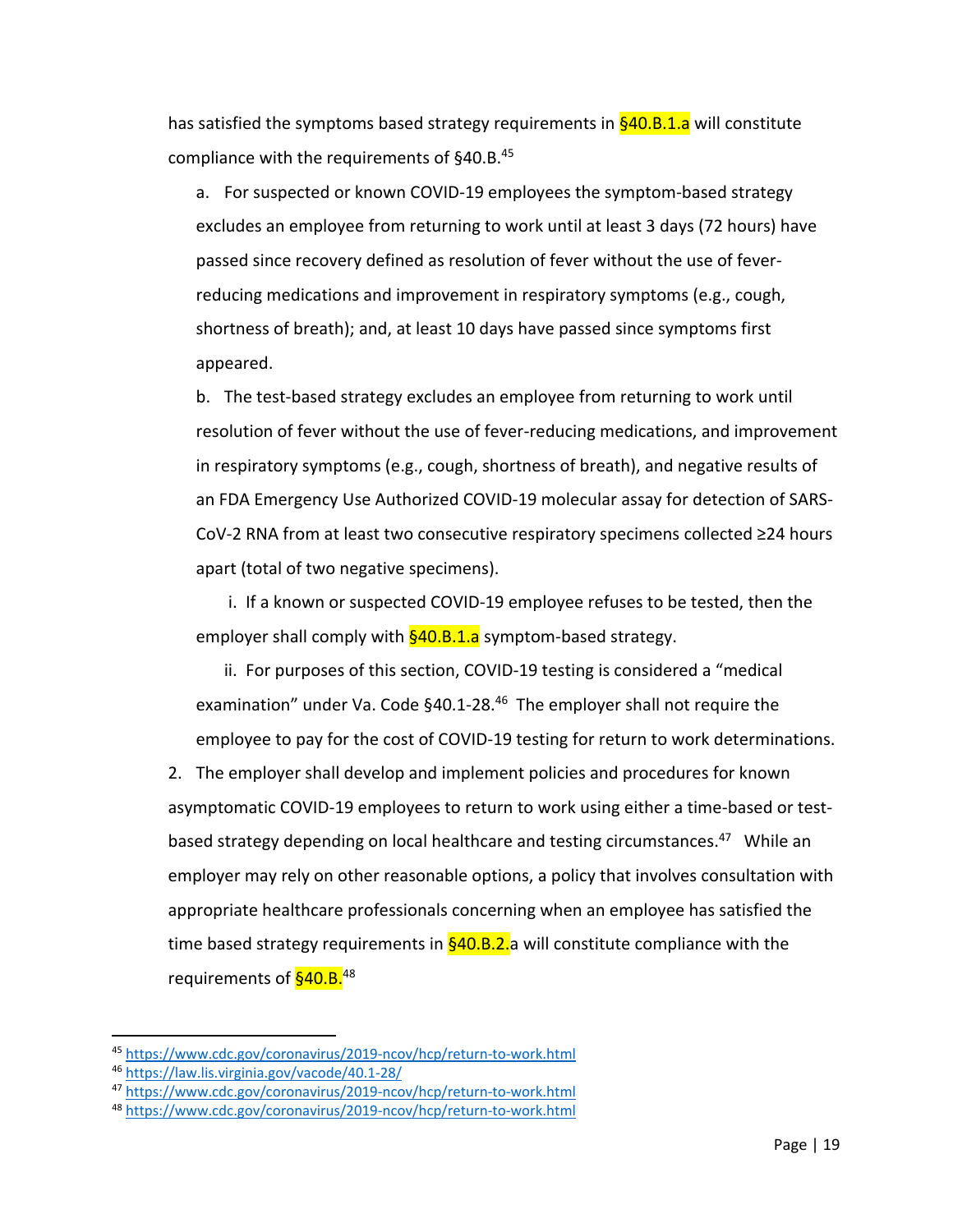a. The time-based strategy excludes an employee from returning to work until at least 10 days have passed since the date of their first positive COVID-19 diagnostic test assuming they have not subsequently developed symptoms since their positive test. If they develop symptoms, then the symptom-based or test-based strategy shall be used.

b. The test-based strategy excludes an employee from returning to work until negative results of an FDA Emergency Use Authorized COVID-19 molecular assay for detection of SARS-CoV-2 RNA from at least two consecutive respiratory specimens collected ≥24 hours apart (total of two negative specimens).

i. If a known asymptomatic COVID-19 employee refuses to be tested, then the employer shall comply with §40.B.2.a symptom-based strategy.

ii. For purposes of this section, COVID-19 testing is considered a "medical examination" under Va. Code §40.1-28.<sup>49</sup> The employer shall not require the employee to pay for the cost of COVID-19 testing for return to work determinations.

C. Unless otherwise provided in this **standard/regulation**, employers shall ensure that employees observe physical distancing while on the job and during paid breaks on the employer's property.

D. Access to common areas, breakrooms, or lunchrooms shall be closed or controlled.

1. If the nature of an employer's work or the work area does not allow employees to consume meals in the employee's workspace while observing physical distancing, an employer may designate a common area, room, or similar area where meals may be safely consumed with controlled access, provided the following conditions are met:

a. At the entrance(s) of the designated common area or room the employer shall clearly post the policy limiting the occupancy of the space, and the minimum physical distancing, hand washing/hand sanitizing, and space disinfecting requirements.

<sup>49</sup> <https://law.lis.virginia.gov/vacode/40.1-28/>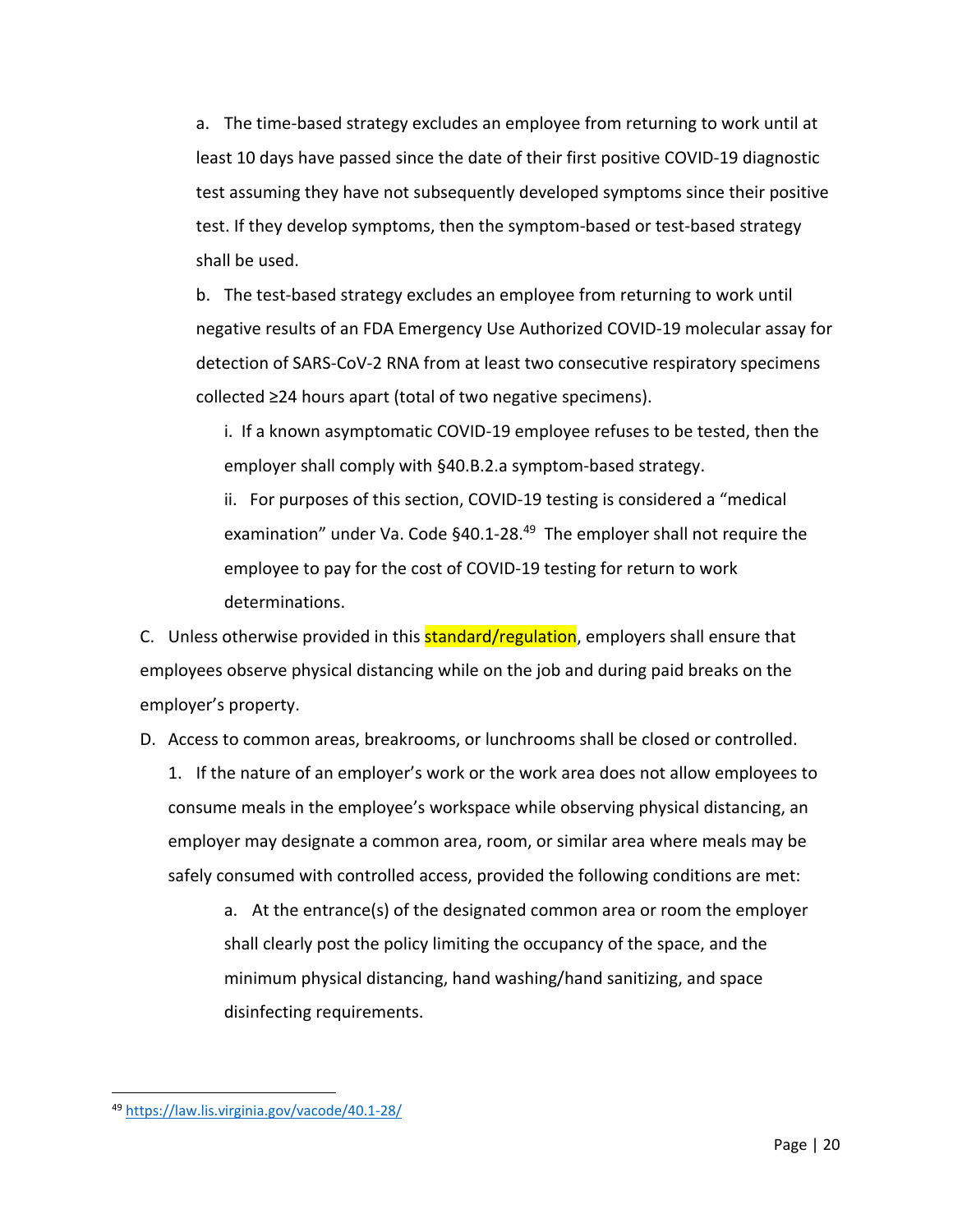b. The employer shall limit occupancy of the designated common area or room so that occupants can maintain physical distancing from each other. The employer shall enforce the occupancy limit.

c. Employees shall be required to wipe down their area prior to leaving, or the employer may provide for disinfecting of the area at regular intervals throughout the day, and between shifts of employees using the same work area (i.e., where an employee or groups of employees have a designated lunch period and the area can be cleaned in between occupancies).

d. Hand washing facilities and hand sanitizer are available to employees E. When multiple employees are occupying a vehicle for work purposes, the employer shall ensure compliance with respiratory protection and personal protective equipment standards applicable to its industry. Employers shall also ensure compliance with mandatory requirements of any applicable executive order or order of public health emergency.

F. Where the nature of an employee's work or the work area does not allow them to observe physical distancing requirements, employers shall ensure compliance with respiratory protection and personal protective equipment standards applicable to its industry. Employers shall also ensure compliance with mandatory requirements of any applicable executive order or order of public health emergency.

G. Nothing in this section shall require the use of a respirator, surgical/medical procedure mask, or face covering by any employee for whom doing so would be contrary to their health or safety because of a medical condition; however, nothing in this

standard/regulation shall negate an employer's obligations to comply with personal protective equipment and respiratory protection standards applicable to its industry. 50

H. Requests for religious waivers from the required use of respirators, surgical/medical procedure masks, or face coverings will be handled in accordance with the requirements of

<sup>50</sup> General Industry §§1910.132, 1910.133, 1910.138, and 1910.134; Construction §§1926.28, 1926.95, 1926.102, and 1926.103; Public Sector Shipyard §§1915.152, 1915.153, 1915.157, and 1915.154; Public Sector Marine Terminals §§ 1917.91, 1917.95, and 1917.1(a)(2)(x), 1917.92; and Public Sector Longshoring §§1918.101, 1918.102.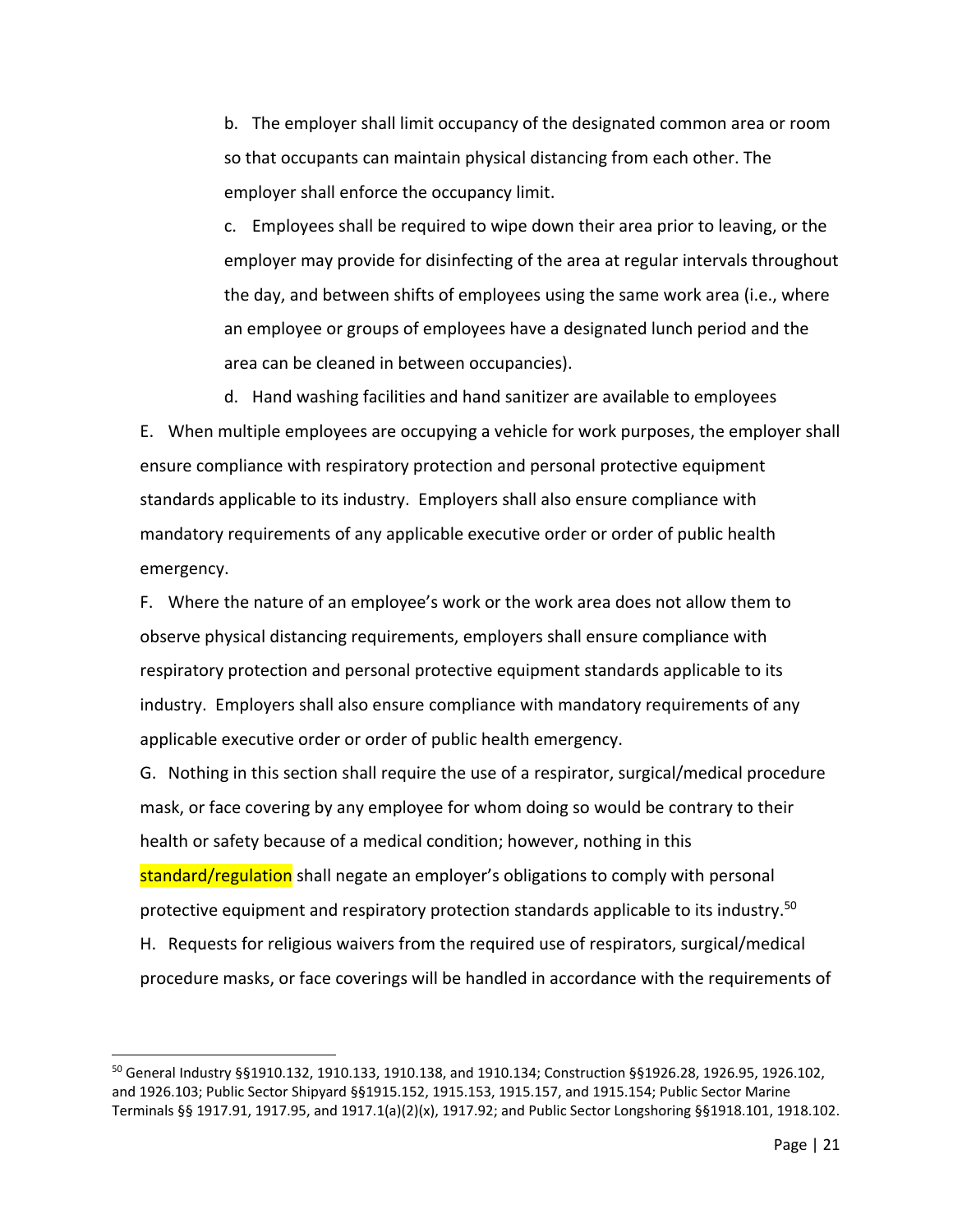applicable federal and state law, standards, regulations and the U.S. and Virginia Constitutions, after consultation with the Office of the Attorney General.

I. Sanitation and Disinfecting.

1. In addition to the requirements contained in this **standard/regulation**, employers shall comply with the VOSH sanitation **standard/regulation** applicable to its industry.<sup>51 52</sup> 53 54 55 56 57

2. Employees that interact with customers, the general public, contractors, and other persons, shall be provided with and immediately use disinfectant supplies to clean surfaces contacted during the interaction.

3. In addition to the requirements contained in this **standard/regulation**, employers shall comply with the VOSH hazard communication standard applicable to its industry. $58$ 59 60 61 62 63

4. Areas in the place of employment where known COVID-19 and suspected COVID-19 employees or other persons accessed or worked shall be disinfected prior to allowing other employees access to the areas. This requirement shall not apply if the area(s) in question have been unoccupied for seven or more days.

5. All common spaces, including bathrooms, frequently touched surfaces and doors shall at a minimum be cleaned and disinfected at the end of each shift. Where feasible, shared tools, equipment, and vehicles shall be cleaned and disinfected prior to transfer from one employee to another.

l

<sup>51</sup> General Industry: <https://www.osha.gov/laws-regs/regulations/standardnumber/1910/1910.141>

<sup>52</sup> Temporary Labor Camps:<https://www.osha.gov/laws-regs/regulations/standardnumber/1910/1910.142>

<sup>53</sup> Agriculture, Field Sanitation: <https://leg1.state.va.us/cgi-bin/legp504.exe?000+reg+16VAC25-180-10>

<sup>54</sup> Construction:<https://leg1.state.va.us/cgi-bin/legp504.exe?000+reg+16VAC25-160-10>

<sup>55</sup> Public Sector Shipyards:<https://www.osha.gov/laws-regs/regulations/standardnumber/1915/1915.88>

<sup>56</sup> Public Sector Marine Terminals:<https://www.osha.gov/laws-regs/regulations/standardnumber/1917/1917.127>

<sup>57</sup> Public Sector Longshoring:<https://www.osha.gov/laws-regs/regulations/standardnumber/1918/1918.95>

<sup>58</sup> General Industry[, https://www.osha.gov/laws-regs/regulations/standardnumber/1910/1910.1200](https://www.osha.gov/laws-regs/regulations/standardnumber/1910/1910.1200)

<sup>59</sup> Construction,<https://www.osha.gov/laws-regs/regulations/standardnumber/1926/1926.59>

<sup>60</sup> Agriculture[, https://www.osha.gov/laws-regs/regulations/standardnumber/1928/1928.21](https://www.osha.gov/laws-regs/regulations/standardnumber/1928/1928.21)

<sup>61</sup> Public Sector Shipyard Employment, [https://www.osha.gov/laws](https://www.osha.gov/laws-regs/regulations/standardnumber/1915/1915.1200)[regs/regulations/standardnumber/1915/1915.1200](https://www.osha.gov/laws-regs/regulations/standardnumber/1915/1915.1200)

<sup>62</sup> Public Sector Marine Terminals,<https://www.osha.gov/laws-regs/regulations/standardnumber/1917/1917.28>

<sup>63</sup> Public Sector Longshoring,<https://www.osha.gov/laws-regs/regulations/standardnumber/1918/1918.90>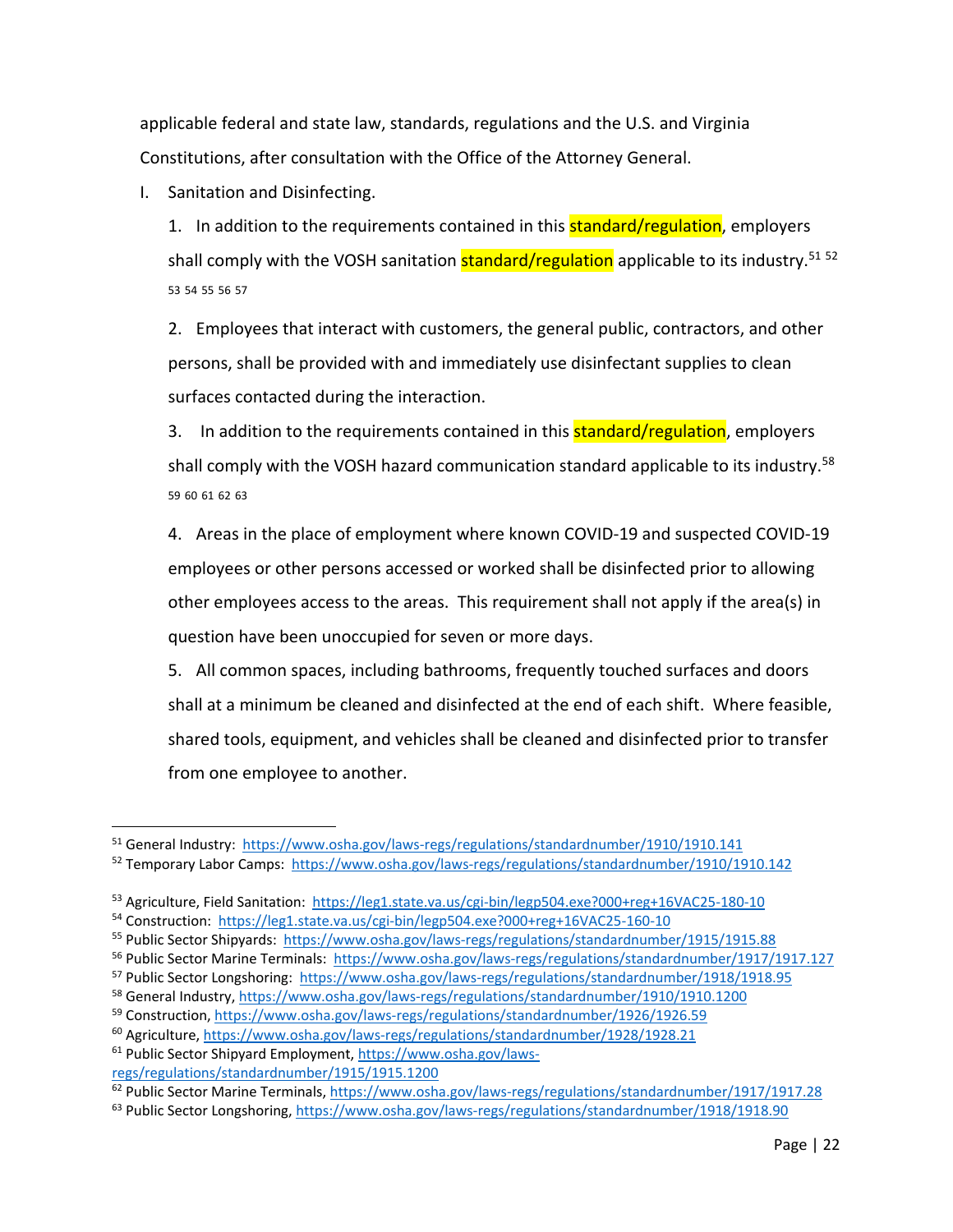6. Employers shall ensure only disinfecting chemicals and products are used that are approved by the Environmental Protection Act (EPA) and listed on List N for use against SARS-CoV-2 and emerging viral pathogens.<sup>64</sup>

7. Employers shall ensure that the manufacturer's instructions for use of all disinfecting chemicals and products are complied with (e.g., concentration, application method, contact time, PPE, etc.).<sup>65</sup>

8. Employees shall have easy, frequent access, and permission to use soap and water and hand sanitizer during the duration of work. Employees assigned to a work station where job tasks require frequent interaction inside six feet with other persons shall be provided with hand sanitizer at their work station. Mobile crews shall be provided with hand sanitizer for use during the duration of work at a work site and shall have transportation immediately available to nearby toilet facilities and handwashing facilities which meet the requirements of VOSH laws, standards and regulations dealing with sanitation.

9. It is recognized that various hazards or job tasks at the same place of employment can be designated as "very high", "high, "medium", or "lower" as presenting potential exposure risk for purposes of application of the requirements of this standard/regulation. In situations other than emergencies, the employer shall ensure that protective measures are put in place to prevent cross-contamination.

J. Anti-Discrimination.

The employer shall ensure compliance with the anti-discriminations provisions of  $§90$ . K. Unless otherwise provided in this **standard/regulation**, when engineering, work practice, and administrative controls are not feasible or do not provide sufficient protection, employers shall provide personal protective equipment to their employees and ensure its proper use in accordance with VOSH laws, standards, and regulations applicable to personal protective equipment, including respiratory protection equipment.

<sup>64</sup> <https://www.osha.gov/Publications/OSHA3990.pdf>

<sup>65</sup> *Id.*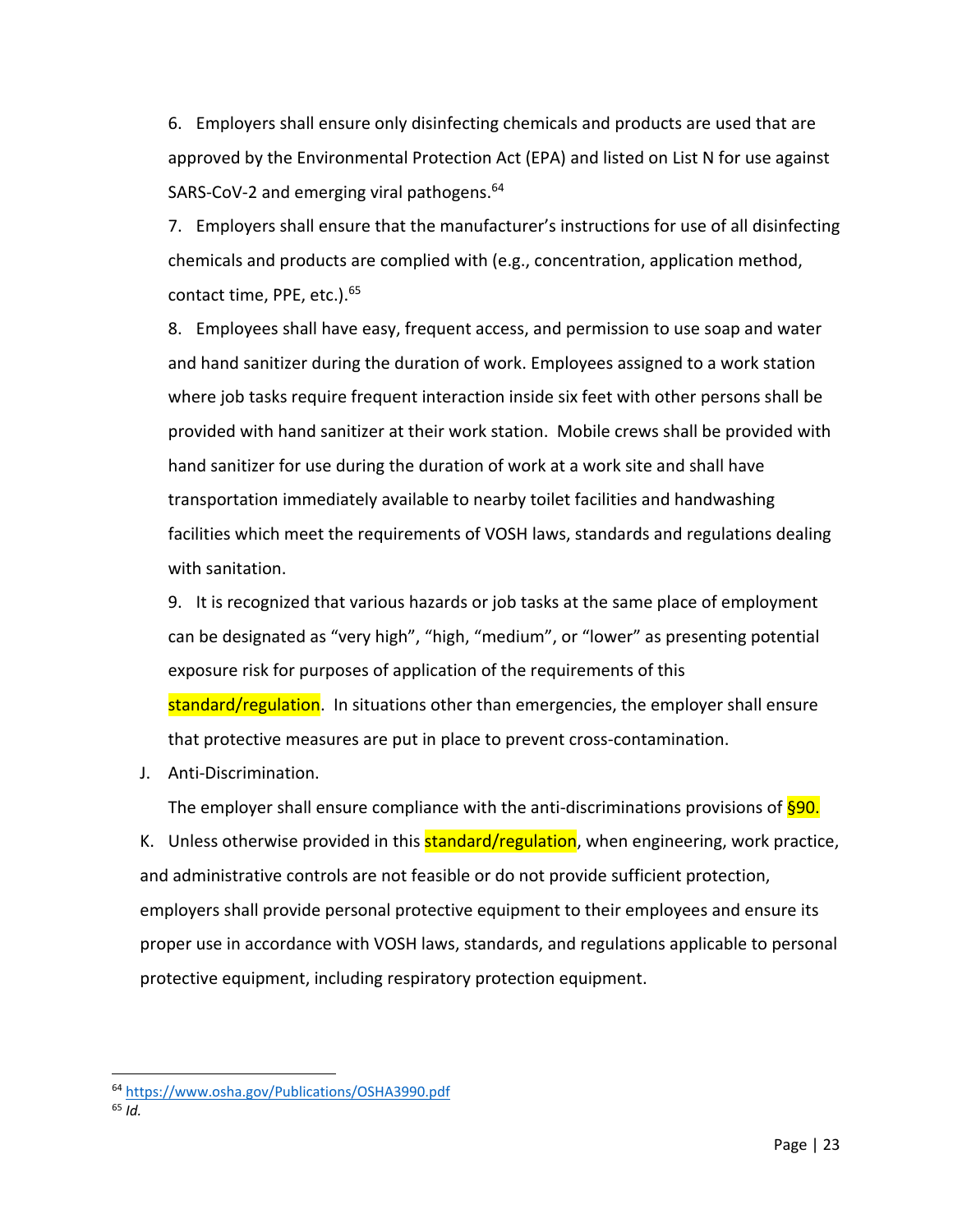## **§50 Requirements for hazards or job tasks classified at "very high" or "high" exposure risk.**

The following requirements for employers with hazards or job tasks classified as "very high" or "high" exposure risk apply in addition to requirements contained in  $\S$ §40, 70, and 80.

- A. Engineering Controls.
	- 1. Ensure appropriate air-handling systems:

a. Are installed and maintained in accordance with manufacturer's instructions in healthcare facilities and other places of employment treating, caring for, or housing persons with known or suspected COVID-19, and

b. Comply with minimum American National Standards Institute (ANSI)/American Society of Heating, Refrigerating and Air-Conditioning Engineers (ASHRAE) Standards 62.1 and 62.2 (ASHRAE 2019a, 2019b), which include requirements for outdoor air ventilation in most residential and nonresidential spaces, and ANSI/ASHRAE/ASHE Standard 170 (ASHRAE 2017a) covers both outdoor and total air ventilation in healthcare facilities. Based on risk assessments or owner project requirements, designers of new and existing facilities can go beyond the minimum requirements of these standards.<sup>66</sup>

- 2. For employers not covered by  $\S$ 50.A.1, ensure that air-handling systems where installed are appropriate to address the SARS-CoV-2 and COVID-19 related hazards and job tasks that occur at the workplace:
	- a. Are maintained in accordance with the manufacturer's instructions; and
	- b. Comply with **§50.A.1.b.**

- 3. Hospitalized patients with known or suspected COVID-19 shall, where feasible and available, be placed in an airborne infection isolation room (AIIR).
- 4. Use AIIR rooms when available for performing aerosol-generating procedures on patients with known or suspected COVID-19.
- 5. For postmortem activities, employers shall use autopsy suites or other similar isolation facilities when performing aerosol-generating procedures on the bodies of known or suspected COVID-19 persons at the time of their death.

<sup>66</sup> [https://www.ashrae.org/file%20library/about/position%20documents/pd\\_infectiousaerosols\\_2020.pdf](https://www.ashrae.org/file%20library/about/position%20documents/pd_infectiousaerosols_2020.pdf)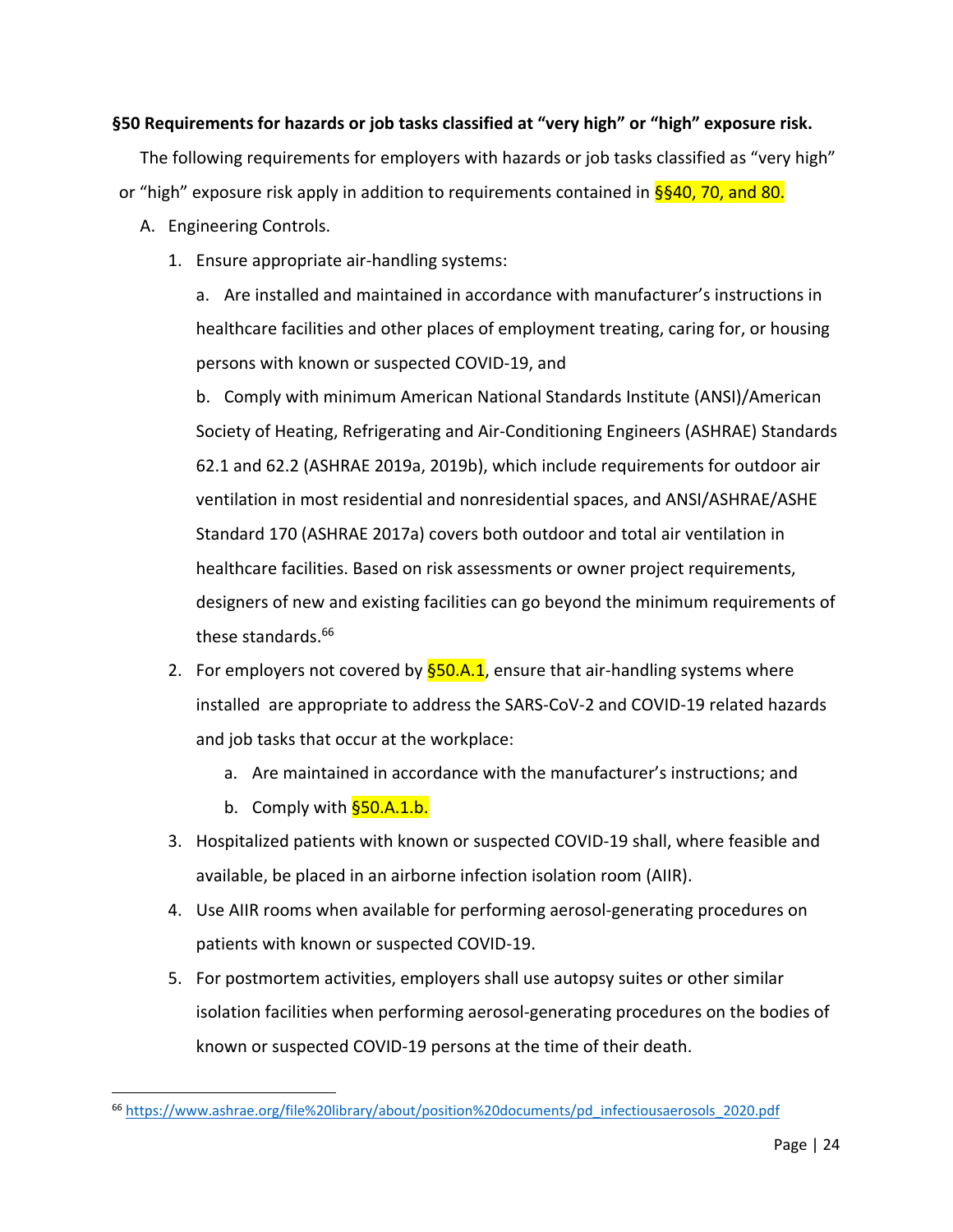- 6. Use special precautions associated with Biosafety Level 3 (BSL-3), as defined by the U.S. Department of Health and Human Services Publication No. (CDC) 21-1112 "Biosafety in Microbiological and Biomedical Laboratories" (Dec. 2009), which is hereby incorporated by reference, when handling specimens from known or suspected COVID-19 patients or persons.<sup>67</sup>
- 7. To the extent feasible, employers shall install physical barriers, such as clear plastic sneeze guards, where such barriers will aid in mitigating the spread of SARS-CoV-2 and COVID-19 virus transmission.
- B. Administrative and Work Practice Controls.
	- 1. To the extent feasible, prior to the commencement of each work shift, prescreening or surveying shall be required to verify each covered employee is not COVID-19 symptomatic.

2. If working in a healthcare facility, follow existing guidelines and facility standards of practice for identifying and isolating infected persons and for protecting employees.

3. Develop and implement policies that reduce exposure, such as cohorting (i.e., grouping) COVID-19 patients when single rooms are not available.

4. Limit non-employee access to the place of employment or restrict access to only certain workplace areas to reduce the risk of exposure. An employer's compliance with occupancy limits contained in any applicable executive order or order of public health emergency will constitute compliance with the requirements of this paragraph.

5. Post signs requesting patients and family members to immediately report symptoms of respiratory illness on arrival at the healthcare facility and use disposable face masks.

6. Offer enhanced medical monitoring of employees during COVID-19 outbreaks.

7. Provide all employees with job-specific education and training on preventing transmission of COVID-19, including initial and routine/refresher training in accordance with <mark>§80.</mark>

<sup>67</sup> <https://www.osha.gov/Publications/OSHA3990.pdf> at pages 23-24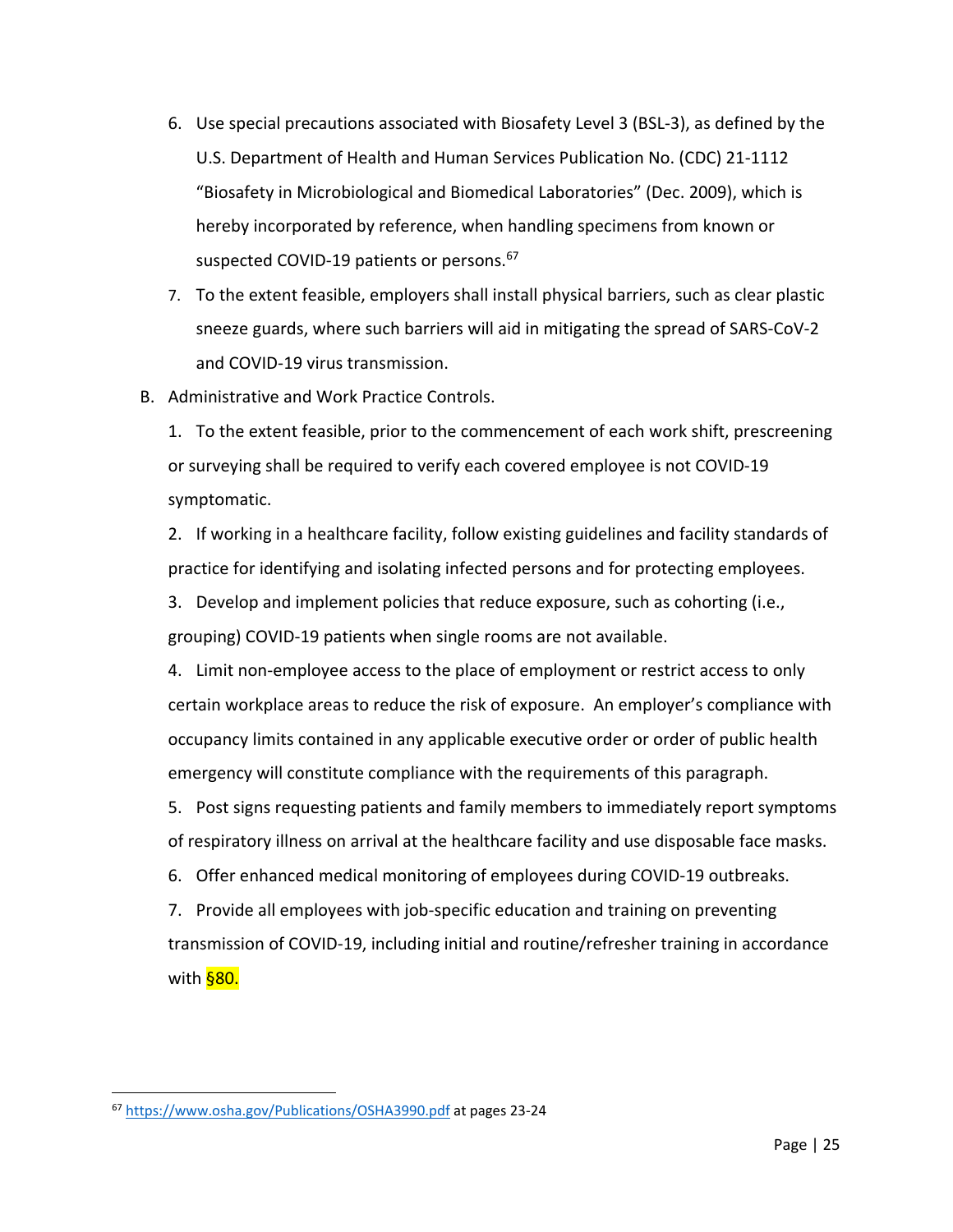8. Ensure that psychological and behavioral support is available to address employee stress.<sup>68</sup>

9. In health care settings, provide alcohol-based hand sanitizers containing at least 60% ethanol or 70% isopropanol<sup>69</sup> to employees at fixed work sites, and to emergency responders and other personnel for decontamination in the field when working away from fixed work sites. 70

10. Provide face coverings to suspected COVID-19 non-employees to contain respiratory secretions until they are able to leave the site (i.e., for medical evaluation/care or to return home).

11. Where feasible:

- a. Use verbal announcements, signage, and visual cues to promote physical distancing;
- b. Implement flexible worksites (e.g., telework);
- c. Implement flexible work hours (e.g., staggered shifts);
- d. Increase physical distancing between employees at the worksite to six feet;
- e. Increase physical distancing between employees and other persons to six feet;
- f. Decrease worksite density by limiting the number of non-employees accessing the worksite at any one time;
- g. Implement flexible meeting and travel options (e.g., use telephone or video conferencing instead of in person meetings; postpone non-essential travel or events; etc.);
- h. Deliver services remotely (e.g. phone, video, internet, etc.);
- i. Deliver products through curbside pick-up;
- j. Reconfigure and alternate usage of spaces where employees congregate, including lunch and break rooms, locker rooms, time clocks, etc.

<sup>68</sup> <https://www.osha.gov/Publications/OSHA3990.pdf> at page 24

<sup>69</sup> <https://www.cdc.gov/coronavirus/2019-ncov/hcp/hand-hygiene.html>

<sup>70</sup> <https://www.osha.gov/Publications/OSHA3990.pdf> at page 24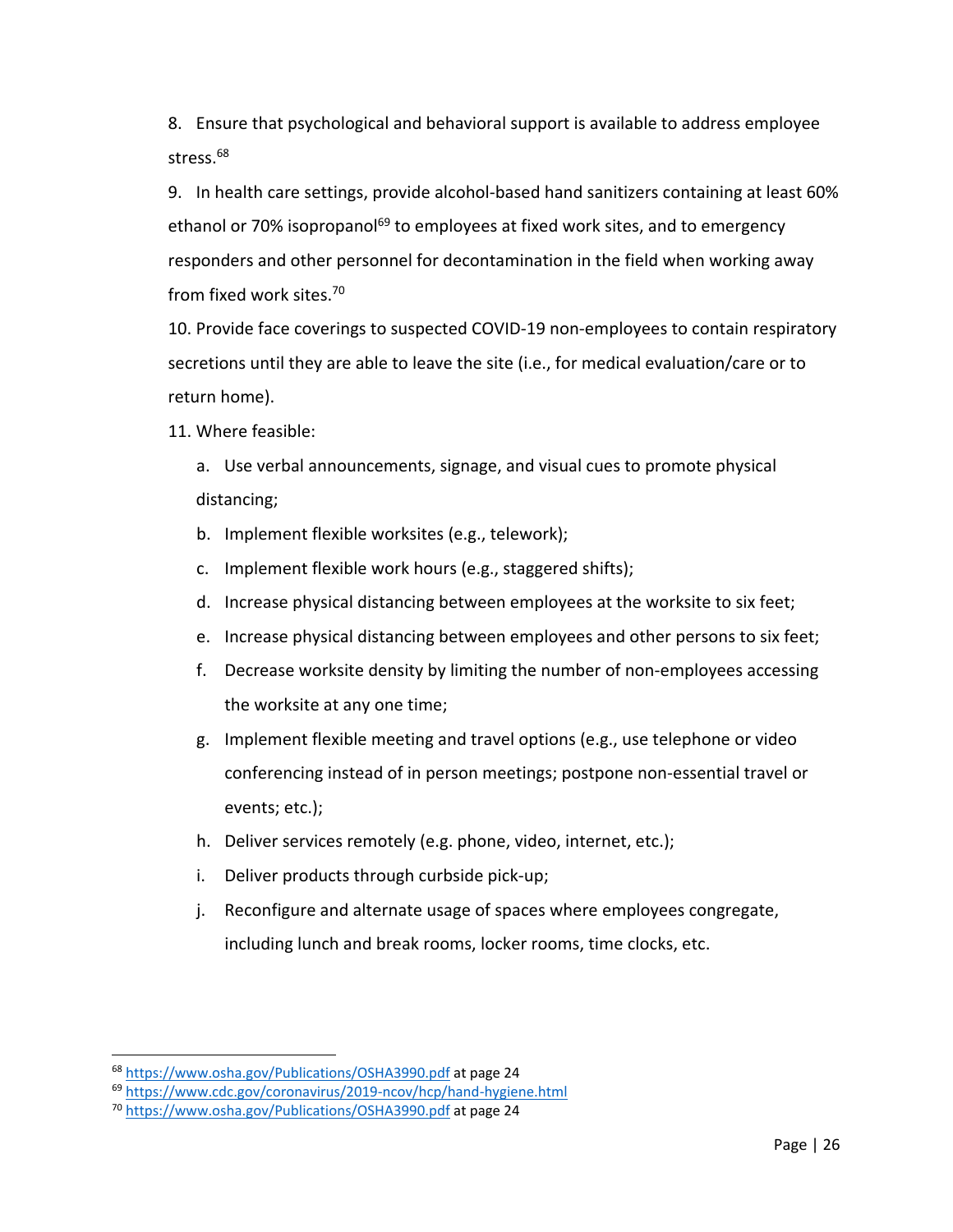C. Personal Protective Equipment (PPE).

1. Employers covered by this section and not otherwise covered by the VOSH Standards for General Industry (Part 1910), shall comply with the following requirements for a SARS-CoV-2 and COVID-19 hazard assessment, and personal protective equipment selection:<sup>71</sup>

a. The employer shall assess the workplace to determine if SARS-CoV-2 or COVID-19 hazards or job tasks are present, or are likely to be present, which necessitate the use of personal protective equipment (PPE). If such hazards or job tasks are present, or likely to be present, the employer shall:

- i. Except as otherwise required in the **standard/regulation**, select, and have each affected employee use the types of PPE that will protect the affected employee from the SARS-CoV-2 or COVID-19hazards identified in the hazard assessment;
- ii. Communicate selection decisions to each affected employee; and,
- iii. Select PPE that properly fits each affected employee.

2. The employer shall verify that the required SARS-CoV-2 and COVID-19 workplace hazard assessment has been performed through a written certification that identifies the workplace evaluated; the person certifying that the evaluation has been performed; the date(s) of the hazard assessment; and, which identifies the document as a certification of hazard assessment.

3. Unless specifically addressed by an industry specific standard applicable to the employer and providing for PPE protections to employees from the SARS-COV-2 virus or COVID-19 disease (e.g., Parts 1926, 1928, 1915, 1917, or 1918), the requirements of §§1910.132 (General requirements) and 1910.134 (Respiratory protection) shall apply to all employers for that purpose.

4. The employer shall implement a respiratory protection program in accordance with §1910.134 (b) through (d) (except  $(d)(1)(iii)$ ), and (f) through (m), which covers each employee required to use a respirator.

<sup>71</sup> Based on 1910.132(d)[, https://www.osha.gov/laws-regs/regulations/standardnumber/1910/1910.132](https://www.osha.gov/laws-regs/regulations/standardnumber/1910/1910.132)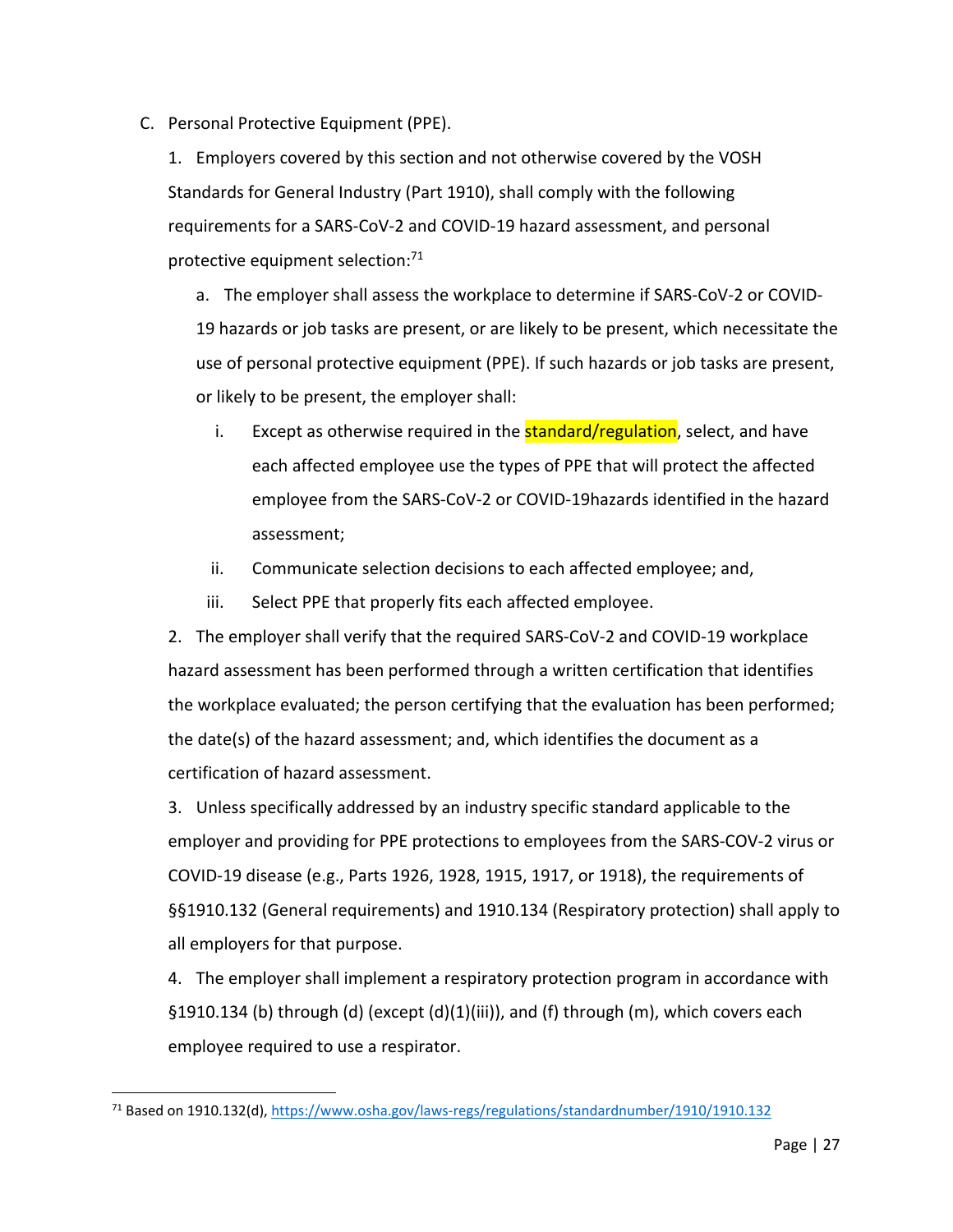5. Unless contraindicated by a hazard assessment and equipment selection requirements in **§50.C.1** above, employees classified as "very high" or "high" exposure risk shall be provided with and wear gloves, a gown, a face shield or goggles, and either a surgical/medical procedure mask or a respirator when in contact with or inside six feet of patients or other persons known to be, or suspected of being, infected with SARS-CoV-2. Gowns shall be large enough to cover the areas requiring protection.

D. Employee training shall be provided in accordance with the requirements of  $$80$  of this standard/regulation.

#### **§60 Requirements for hazards or job tasks classified at "medium" exposure risk.**

The following requirements for employers with hazards or job tasks classified as "medium" exposure risk apply in addition to requirements contained in  $\frac{6}{9}40$ , 70, and 80.

A. Engineering Controls.

 $\overline{a}$ 

1. Ensure that air-handling systems where installed are appropriate to address the SARS-CoV-2 and COVID-19 related hazards and job tasks that occur at the workplace:

- a. Are maintained in accordance with the manufacturer's instructions, and
- b. Comply with minimum American National Standards Institute (ANSI)/American Society of Heating, Refrigerating and Air-Conditioning Engineers (ASHRAE) Standards 62.1 and 62.2 (ASHRAE 2019a, 2019b), which include requirements for outdoor air ventilation in most residential and nonresidential spaces, and ANSI/ASHRAE/ASHE Standard 170 (ASHRAE 2017a) covers both outdoor and total air ventilation in healthcare facilities. Based on risk assessments or owner project requirements, designers of new and existing facilities can go beyond the minimum requirements of these standards.<sup>72</sup>
- a. To the extent feasible, employers shall install physical barriers, such as clear plastic sneeze guards, where such barriers will aid in mitigating the spread of SARS-CoV2 and COVID-19 virus transmission.

<sup>72</sup> [https://www.ashrae.org/file%20library/about/position%20documents/pd\\_infectiousaerosols\\_2020.pdf](https://www.ashrae.org/file%20library/about/position%20documents/pd_infectiousaerosols_2020.pdf)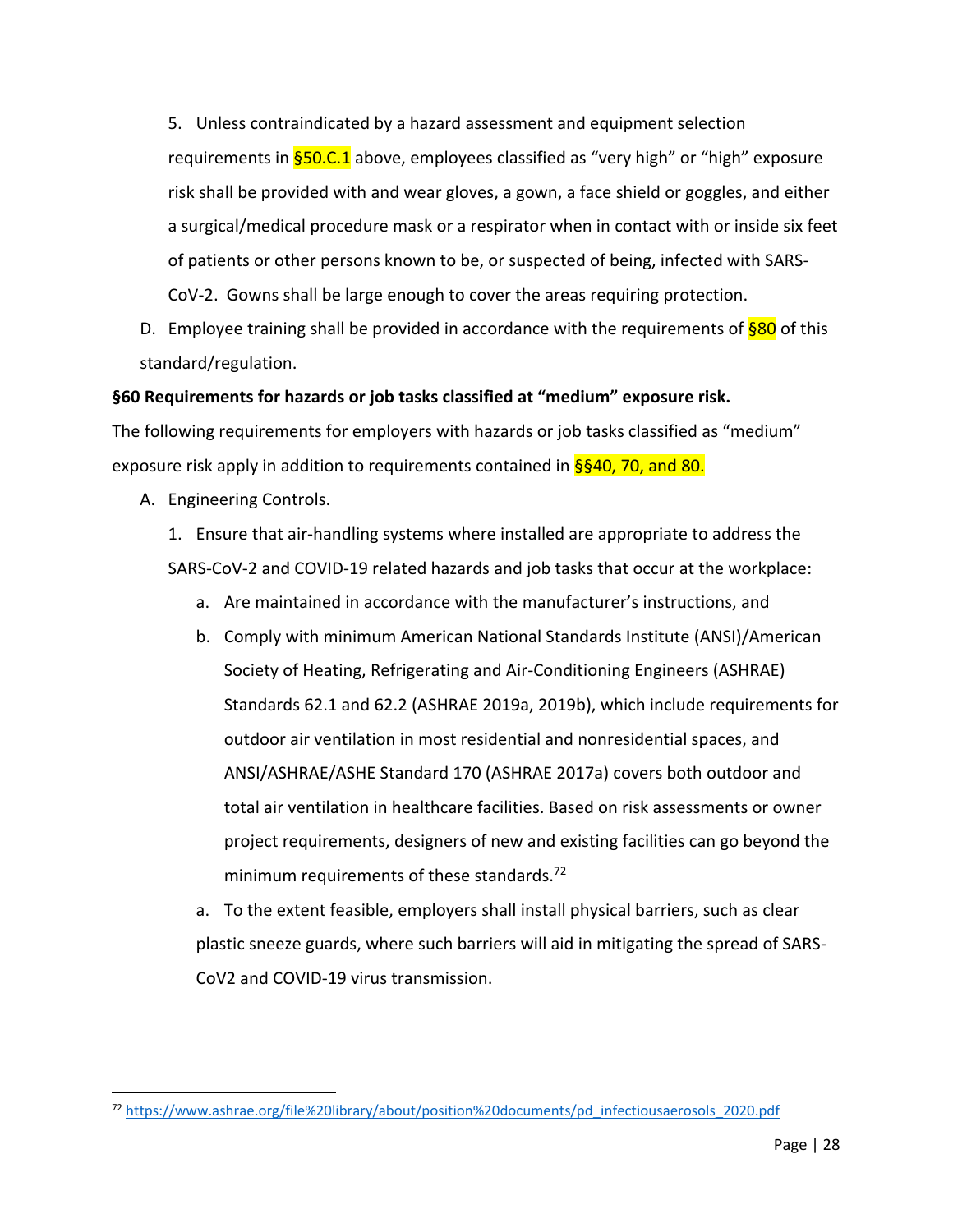B. Administrative and Work Practice Controls.

1. To the extent feasible, employers shall implement the following administrative and work practice controls:

a. Prior to the commencement of each work shift, prescreening or surveying shall be required to verify each covered employee is not COVID-19 symptomatic;

b. Provide face coverings to suspected COVID-19 non-employees to contain respiratory secretions until they are able to leave the site (i.e., for medical evaluation/care or to return home);

c. Limit non-employee access to the place of employment or restrict access to only certain workplace areas to reduce the risk of exposure. An employer's compliance with occupancy limits contained in any applicable executive order or order of public health emergency will constitute compliance with the requirements of this paragraph.

d. Implement flexible worksites (e.g., telework);

e. Implement flexible work hours (e.g., staggered shifts);

- f. Increase physical distancing between employees at the worksite to six feet;
- g. Increase physical distancing between employees and other persons, including customers (e.g., drive-through, partitions) to six feet;

h. Decrease worksite density by limiting the number of non-employees accessing the worksite at any one time;

i. Implement flexible meeting and travel options (e.g., use telephone or video conferencing instead of in person meetings; postpone non-essential travel or events; etc.);

j. Deliver services remotely (e.g. phone, video, internet, etc.);

k. Deliver products through curbside pick-up or delivery;

l. Reconfigure and alternate usage of spaces where employees congregate, including lunch and break rooms, locker rooms, time clocks, etc.; $^{73}$ 

<sup>73</sup> Source: LAJC Exhibit A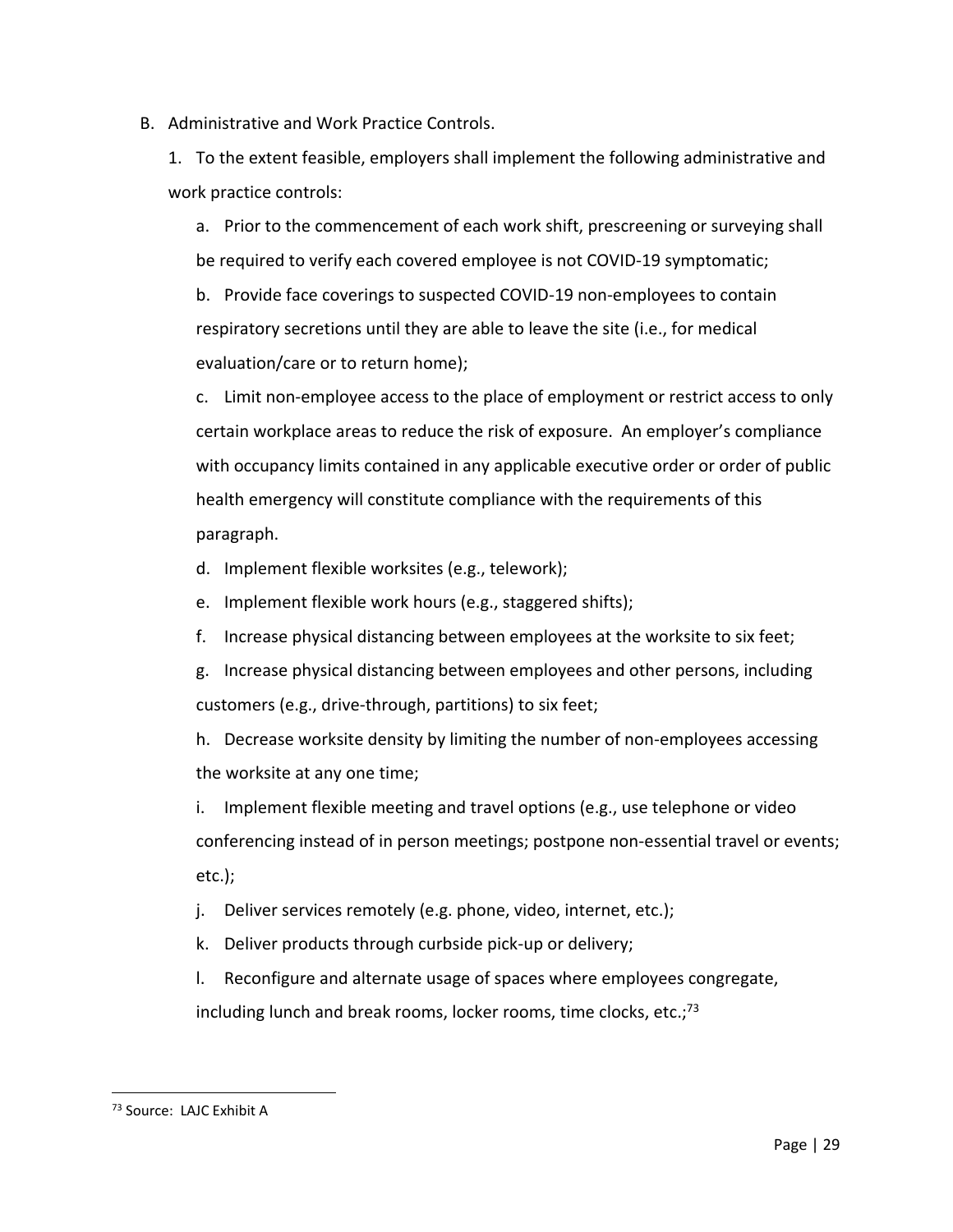m. Use verbal announcements, signage, floor markings, overhead signs, and visual cues to promote physical distancing.

- C. Personal Protective Equipment.
	- 1. Employers covered by this section and not otherwise covered by the VOSH Standards for General Industry (Part 1910), shall comply with the following requirements for a SARS-CoV-2 and COVID-19 related hazard assessment, and personal protective equipment selection:<sup>74</sup>
	- a. The employer shall assess the workplace to determine if SARS-CoV-2 or COVID-19 hazards or job tasks are present, or are likely to be present, which necessitate the use of personal protective equipment (PPE). If such hazards or job tasks are present, or likely to be present, the employer shall:
		- i. Except as otherwise required in the standard [regulation], select, and have each affected employee use, the types of PPE that will protect the affected employee from the SARS-CoV-2 or COVID-19hazards identified in the hazard assessment;
		- ii. Communicate selection decisions to each affected employee; and
		- iii. Select PPE that properly fits each affected employee.

2. The employer shall verify that the required SARS-CoV-2 and COVID-19 workplace hazard assessment has been performed through a written certification that identifies the workplace evaluated; the person certifying that the evaluation has been performed; the date(s) of the hazard assessment; and, which identifies the document as a certification of hazard assessment.

3. Unless specifically addressed by an industry specific standard applicable to the employer and providing for PPE protections to employees from the SARS-COV-2 virus or COVID-19 disease (e.g., Parts 1926, 1928, 1915, 1917, or 1918), the requirements of §§1910.132 (General requirements) and 1910.134 (Respiratory protection) shall apply to all employers for that purpose.

<sup>74</sup> Based on 1910.132(d)[, https://www.osha.gov/laws-regs/regulations/standardnumber/1910/1910.132](https://www.osha.gov/laws-regs/regulations/standardnumber/1910/1910.132)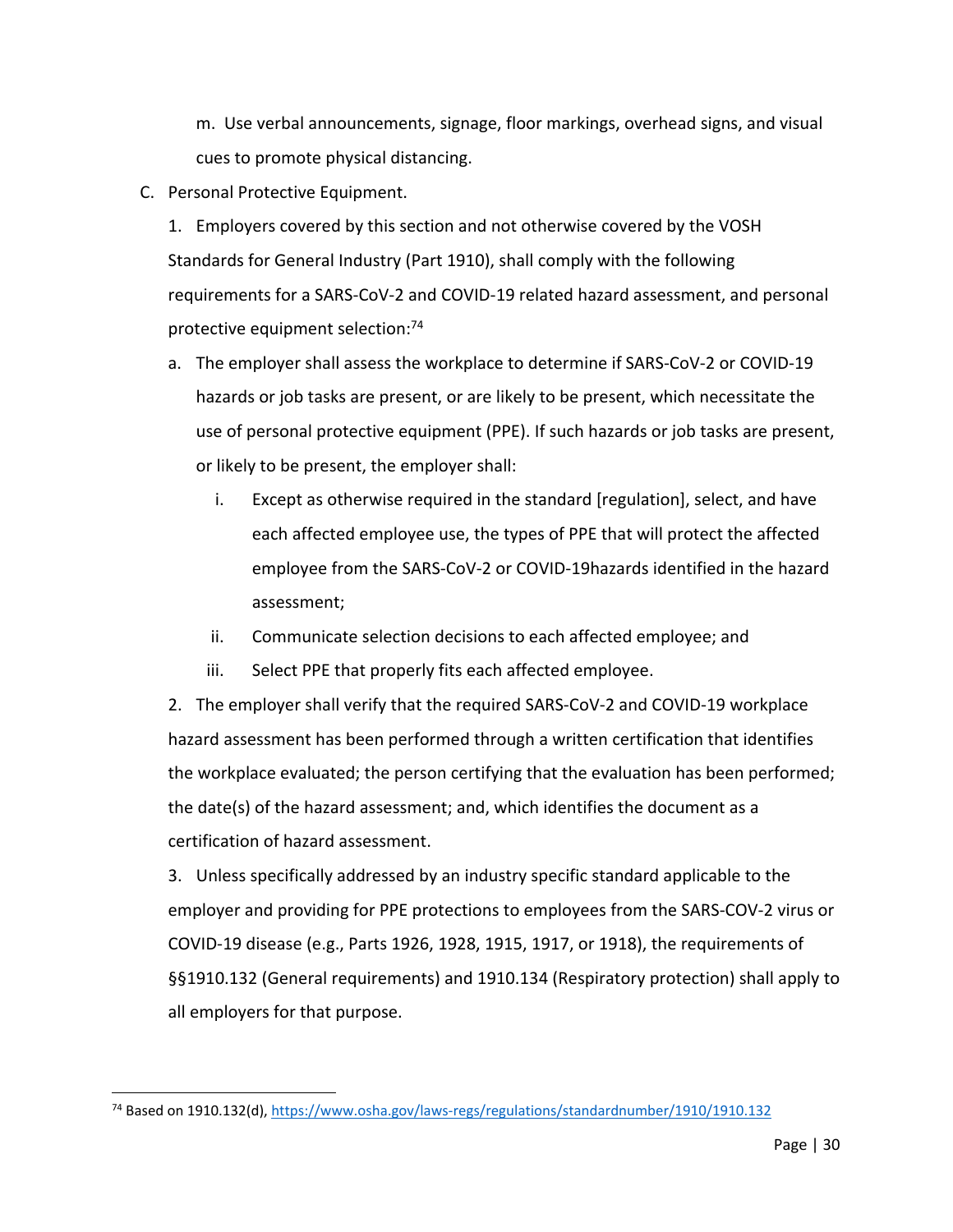4. PPE ensembles for employees in the "medium" exposure risk category will vary by work task, the results of the employer's hazard assessment, and the types of exposures employees have on the job.

## **§70 Infectious disease preparedness and response plan. 75**

- A. Employers with hazards or job tasks classified as:
	- 1. "Very high," and "high," shall develop and implement a written Infectious Disease Preparedness and Response Plan;
	- 2. "Medium" with eleven (11) or more employees shall develop and implement a written Infectious Disease Preparedness and Response Plan.
- B. The plan and training requirements tied to the plan shall only apply to those employees classified as "very high," "high," and "medium" covered by this section.
- C. Employers shall designate a person to be responsible for implementing their Plan. The Plan shall:

1. Identify the name(s) or titles(s) of the person(s) responsible for administering the Plan. This person shall be knowledgeable in infection control principles and practices as they apply to the facility, service or operation.

2. Consider and address the level(s) of SARS-CoV-2 and COVID-19 risk associated with various places of employment, the hazards employees are exposed to and job tasks employees perform at those sites. Such considerations shall include:

a. Where, how, and to what sources of SARS-CoV-2 or COVID-19 might employees be exposed, including:

- i. The general public, customers, other employees, patients, and other persons;
- ii. Known or suspected COVID-19 persons or those at particularly high risk of COVID-19 infection (e.g., local, state, national, and international travelers who have visited locations with ongoing COVID-19 community transmission, healthcare employees who have had unprotected exposures to known COVID-19 or suspected COVID-19 persons); and

<sup>75</sup> [https://www.osha.gov/Publications/OSHA3990.pdf,](https://www.osha.gov/Publications/OSHA3990.pdf) starting at page 7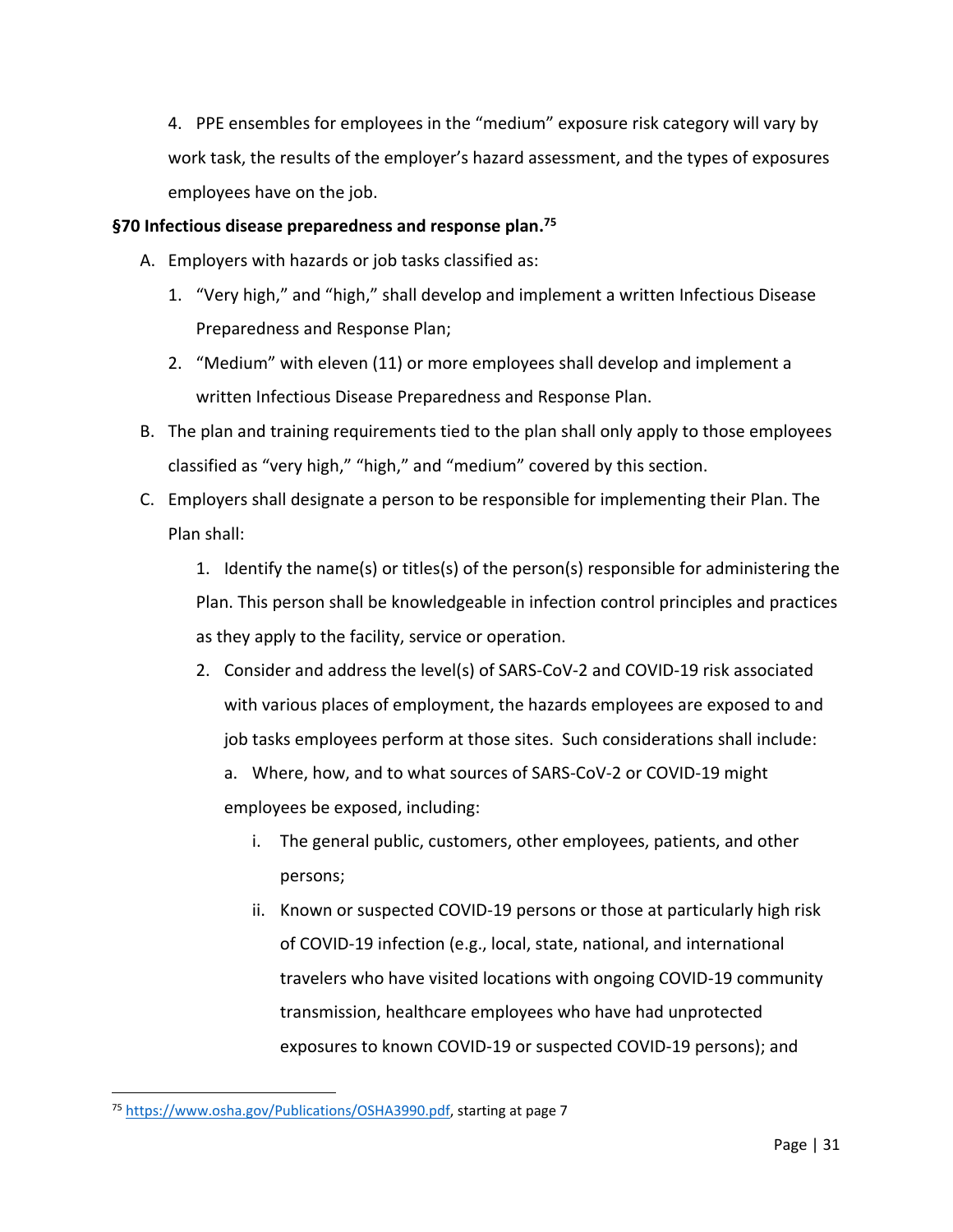iii. Situations where employees work more than one job with different employers and encounter hazards or engage in job tasks that present a "very high," "high," or "medium" level of exposure risk.

b. To the extent permitted by law, including HIPAA, employees' individual risk factors (e.g., older age; presence of chronic medical conditions, including immunocompromising conditions; pregnancy; etc.).

c. Controls necessary to address those risks.

3. Consider contingency plans for situations that may arise as a result of outbreaks, such as:

- a. Increased rates of employee absenteeism;
- b. The need for physical distancing, staggered work shifts, downsizing operations, delivering services remotely, and other exposure-reducing workplace control measures such as elimination/substitution, engineering controls, administrative and work practice controls, personal protective equipment, including respirators, surgical/medical procedure masks, and face coverings;
- c. Options for conducting essential operations with a reduced workforce, including cross-training employees across different jobs in order to continue operations or deliver surge services; and
- d. Interrupted supply chains or delayed deliveries.
- 4. Identify basic infection prevention measures to be implemented:
	- a. Promote frequent and thorough hand washing, including by providing employees, customers, visitors, the general public, and other persons to the place of employment with a place to wash their hands. If soap and running water are not immediately available, provide hand sanitizers.
	- b. Maintain regular housekeeping practices, including routine disinfecting of surfaces, equipment, and other elements of the work environment.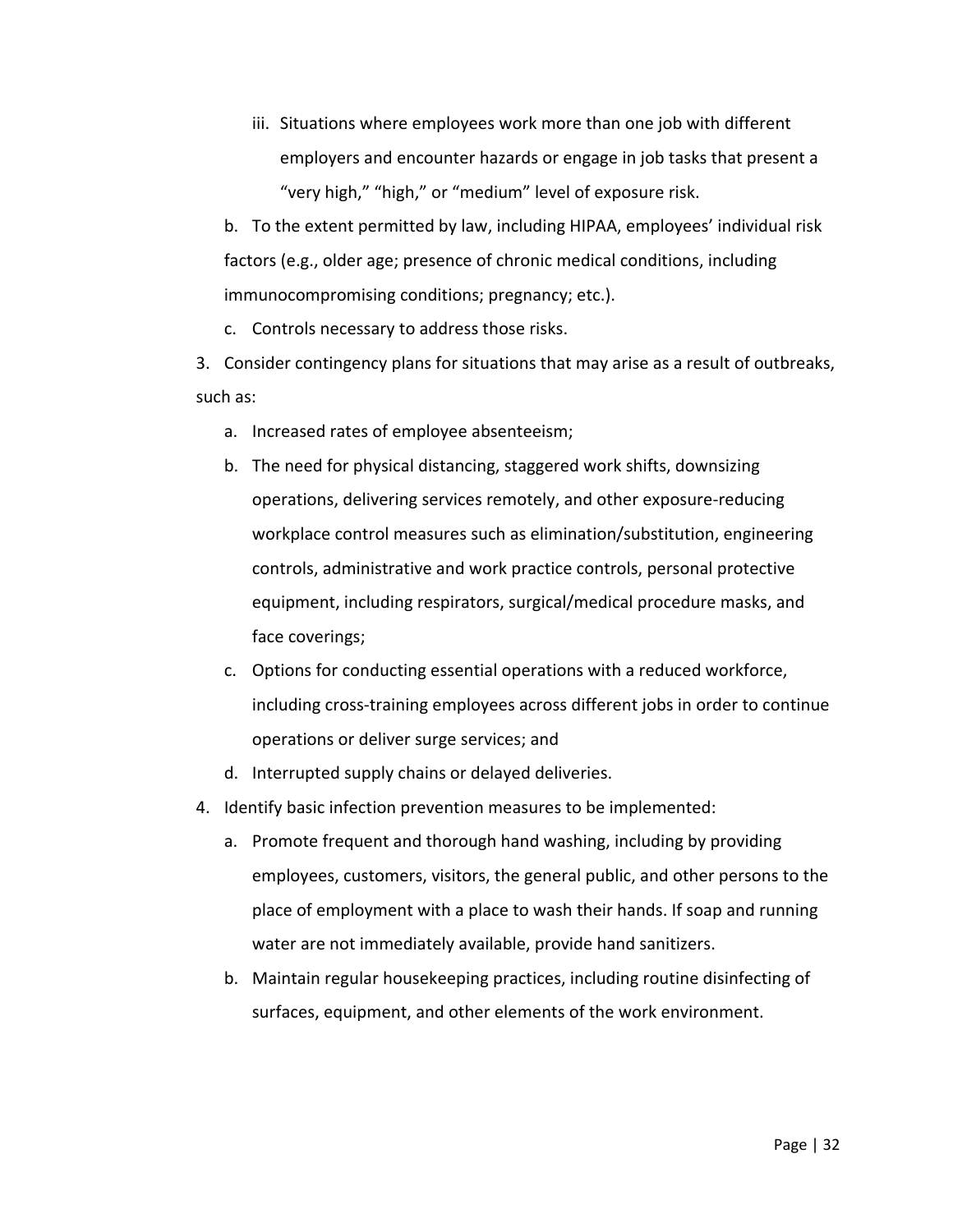5. Provide for the prompt identification and isolation of known COVID-19 and suspected COVID-19 employees away from work, including procedures for employees to report when they are experiencing symptoms of COVID-19.

6. Address infectious disease preparedness and response with outside businesses, including, but not limited to, subcontractors that enter the place of employment, businesses that provide or contract or temporary employees to the employer, as well as other persons accessing the place of employment to comply with the requirements of this **standard/regulation** and the employer's plan.

7. Provide for training of employees classified as "very high" or "high" risk on the hazards associated with SARS-CoV-2 and COVID-19, the requirements of this standard/regulation, and requirements of the employer's Infectious Disease Preparedness and Response Plan.

## **§80 Training.**

- A. Employers with hazards or job tasks classified at "very high" or "high" exposure risk shall provide training to all employee(s) regardless of employee risk classification on the hazards and characteristics of the SARS-CoV-2 virus and COVID-19 disease. The program shall enable each employee to recognize the hazards of SARS-CoV-2 and symptoms of COVID-19 and shall train each employee in the procedures to be followed in order to minimize these hazards.<sup>76</sup>
- B. Employees shall be trained on:
	- 1. The requirements of this **standard/regulation**;
	- 2. The characteristics and methods of transmission of the SARS-CoV-2 virus;
	- 3. The symptoms of the COVID-19 disease;

4. Awareness of the ability of pre-symptomatic and asymptomatic COVID-19 persons to transmit the SARS-CoV-2 virus;

5. Safe and healthy work practices, including but not limited to, physical distancing, disinfection procedures, disinfecting frequency, noncontact methods of greeting, etc.;

 $76$  1926.503(a)(1)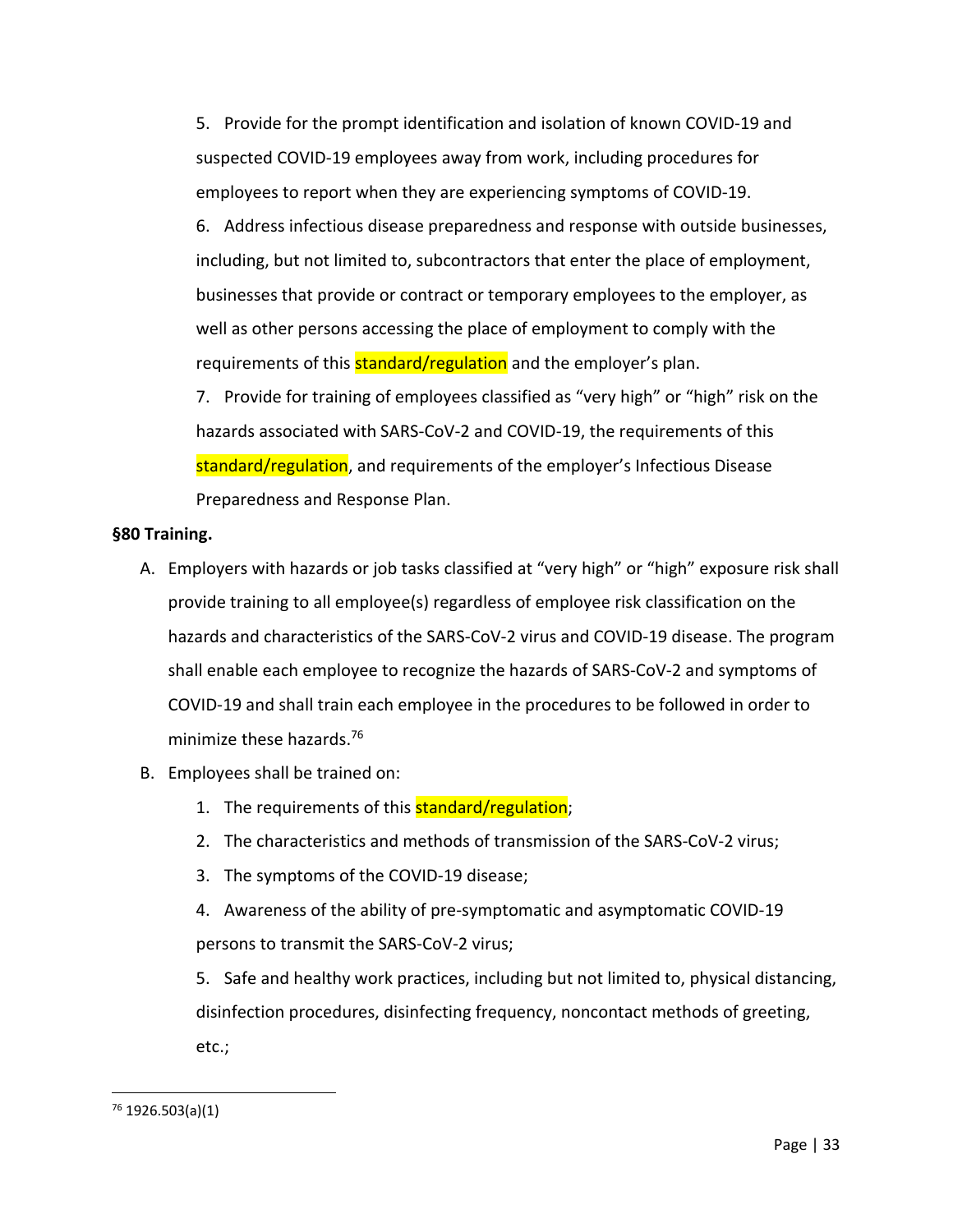- 6. PPE:
	- a. When PPE is required;
	- b. What PPE is required;
	- c. Wow to properly don, doff, adjust, and wear PPE;
	- d. When limitations of PPE; and
	- e. The proper care, maintenance, useful life, and disposal of PPE;<sup>77</sup>
- 7. The anti-discrimination provisions of this **standard/regulation** in §90; and
- 8. The employer's Infectious Disease Preparedness and Response Plan, where applicable.
- C. Employers covered by  $\S 50$  of this standard/regulation shall verify compliance with  $\S 80.A$ by preparing a written certification record for those employees exposed to hazards or job tasks classified at "very high," "high," or "medium" exposure risk levels. The written certification record shall contain the name or other unique identifier of the employee trained, the trained employee's physical or electronic signature, the date(s) of the training, and the signature of the person who conducted the training or the signature of the employer. If the employer relies on training conducted by another employer or completed prior to the effective date of this **standard/regulation**, the certification record shall indicate the date the employer determined the prior training was adequate rather than the date of actual training.<sup>78</sup>
- D. The latest training certification shall be maintained.<sup>79</sup>

E. "Retraining." When the employer has reason to believe that any affected employee who has already been trained does not have the understanding and skill required by §80.A, the employer shall retrain each such employee. Circumstances where retraining is required include, but are not limited to, situations where:

1. Changes in the workplace, SARS-CoV-2 or COVID-19 hazards exposed to or job tasks performed render previous training obsolete;

<sup>77</sup> Source: 1910.134(f)[, https://www.osha.gov/laws-regs/regulations/standardnumber/1910/1910.132](https://www.osha.gov/laws-regs/regulations/standardnumber/1910/1910.132)

 $78$  1926.503(b)(1)

 $79$  1926.503(b)(2)